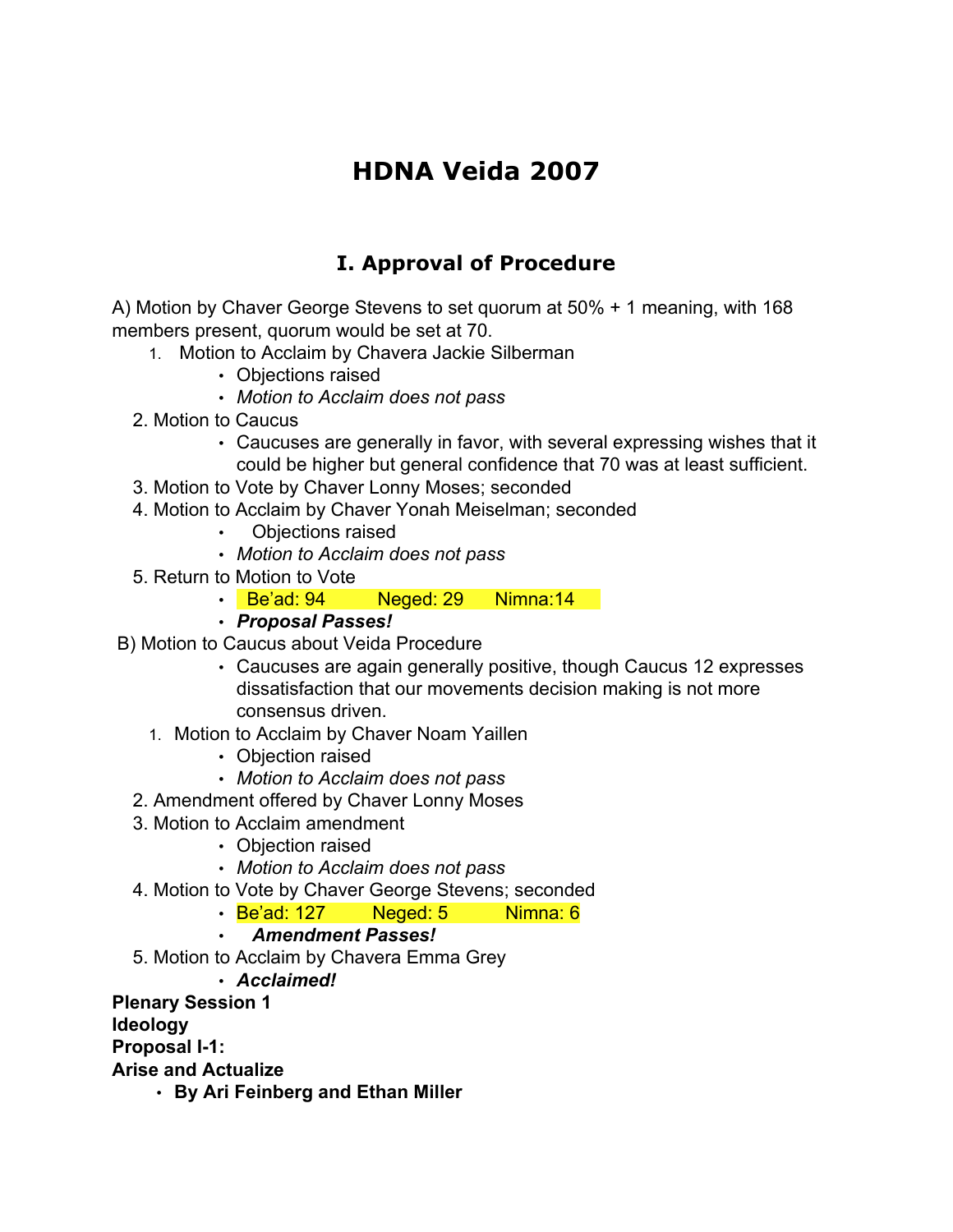Whereas it was established in the 1st World Veida in 1983 that "Alo Na'aleh" would be the motto and that "Aleh Ve'Hagshem" would be the call for the motto,

Whereas the use of these two phrases is highly underused in Habonim Dror North America,

Whereas the use of the aforementioned phrases would promote greater awareness of the the greater movement,

THEREFORE, LET IT BE RESOLVED that, in passing "Aleh Ve'Hagshem" be adopted as the movement wide greeting, and that "Alo Na'Aleh" be adopted as the official response. (i.e. when two chaverim pass each other in a corridor or similar venue, in place of a traditional "hey" or some variation therein, the greeting "Aleh Ve'Hagshem" be used and that it should be responded to with "Alo Na'Aleh. (Left fist pound optional.)"

LET IT BE ALSO RESOLVED that if a conversation is likely to come forth from a spontaneous encounter, the call and response be saved for the end of the conversation.

LET IT BE FURTHER RESOLVED that the traditional uses of these phrases (e.g. at the end of peulot) also be reinstated herein.

Dialogue:

- For clarification "Aleh Ve'Hagshem" and "Alo Na'aleh" are translated as "Arise and Actualize" and "Upwards Towards Israel", respectively. Several chaverim are skeptical about the real import and impact the proposal could have, while others wonder about its applicability. It is noted that in HDMexico, at the end of the peula, a madrich/a says "Aleh vehagshem" and everyone responds "Alo na'aleh."
- 1. Motion to Caucus
	- Caucuses are split between thinking its a nice idea but useless proposal and being "creeped out by it." Some thing it will raise awareness while other worry repetition will only make the invigorating slogans seem more inane.
- 2. Motion to Vote; seconded

• Be'ad: 2 Neged: 97 Nimna: 42

• *Proposal fails.*

### **Proposal I-2:**

### **Southwest Algeria: How Pastoral Separatists are Crucial to the Sustainability of the Endangered Potted Soybean**

• **By Lermie "Sarah" Lerman-Sinkoff and Zebo "Sara" Zebovitz**

Whereas Habonim Dror is a practicing Jewish movement Whereas we support the original proposal and current implementation of Cultural Judaism, because it encourages active practice and analysis of Judaism, and does not include "the absence or marginalization of religious expressions of Judaism" ([Proposal](http://www.habonimdror.org/about/veida/Veida%20XIV%202005.pdf)

[III-One, 2005](http://www.habonimdror.org/about/veida/Veida%20XIV%202005.pdf) )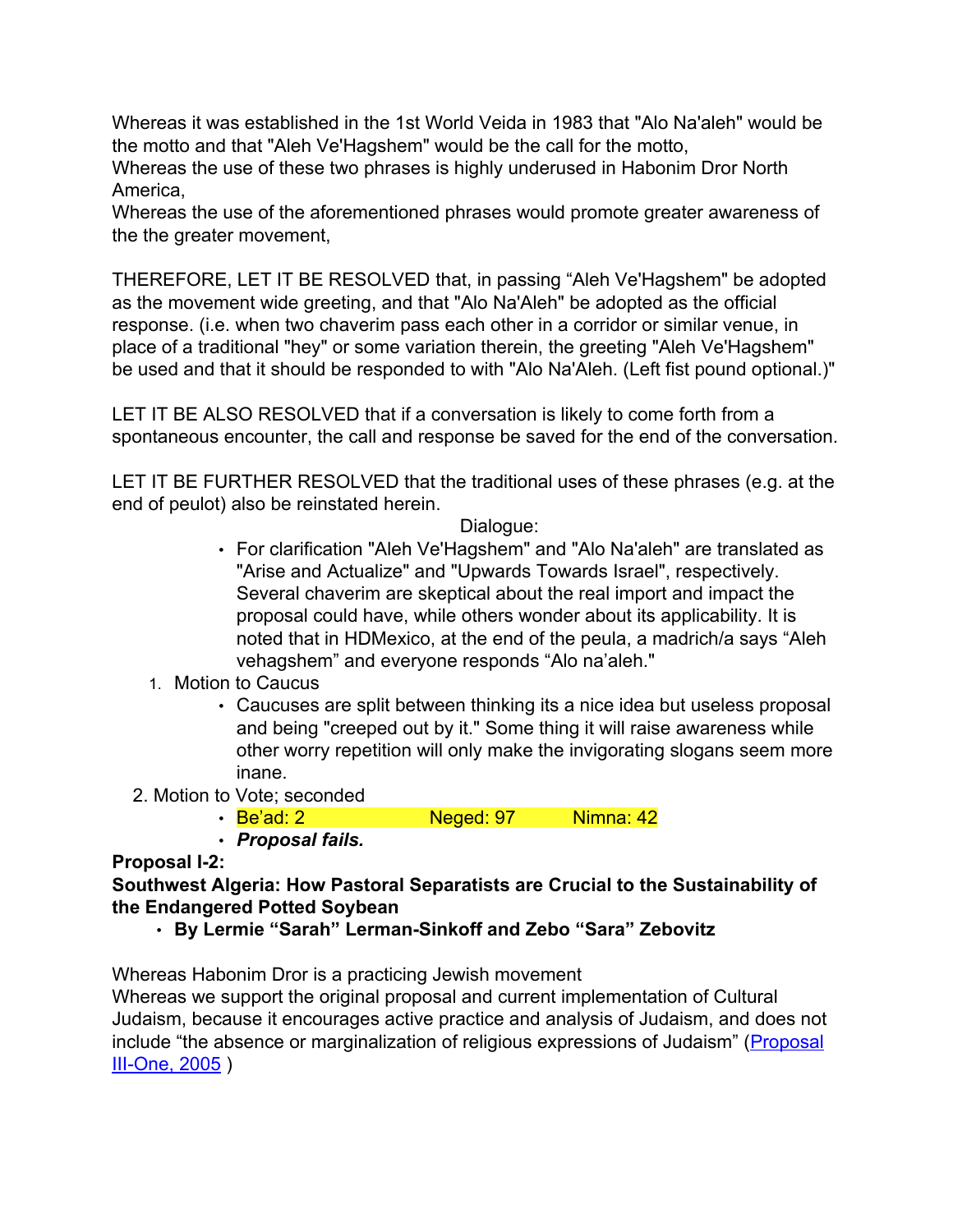Whereas some parents have hesitated to send their kids to machaneh because they fear their children losing their Jewish identity due to secular connotations of the word "culture"

Whereas people [family, friends, perspective chaverim] often misconstrue the name, "Cultural Judasim," to mean secular Judaism

Whereas these misinformed assumptions cause movement members and said outsiders to look down upon the movement's practice of Judaism

LET IT BE RESOLVED that the pillar be changed from Cultural Judaism to Active Judaism, defined as the exploration of the history, texts, songs, dances, foods, language, and background of Judaism to develop one's individual social, moral, intellectual, and spiritual Jewish identity. (Leora Kanter) This change is intended to eliminate confusion about how Habonim Dror approaches Judaism.

In addition, we charge each Machaneh Merakez Chinuch this summer with ensuring that every Tzevet member and Madatz has an understanding of Active Judaism.

# Dialogue:

- Much discussion about the intention and implication of proposal. Chaver Max Wolcott asks if this is a constitutional change--it is not--while Chaver Ezra Glenn wonders whether the proposal in meant to change merely the sign ("Active" vs "Cultural") or the signified (the underlying definition of Habonim Judaism). Authors respond that they intended to take aim at the name alone, since they find the qualifier "Cultural" misleading. Chavera Dara Silberman wonders why not just revert back to simply "Judaism" and Chavera Emily Mayer worries about the proposal's negative implications for actual practice of Judaism in the movement. Authors reply that goal is not to make HDNA more or less religious, they merely believe that the change from culture to active will provide clarity.
- 1. Motion to Caucus
	- Caucus responses are mixed. While the intent of the proposal is widely appreciated main points of contention are 1) the change is unnecessary 2) it would lead to more confusion rather than less 3) it could indicate a return to a more pluralistic perspective 4) that its too early to pass judgment on the switch to "Cultural Judaism", since it entails a long process of re-education and discovery which we ought not re-start now.
- 2. Motion to Vote by Chavera Jackie Silberman; seconded
- 3. Motion to Debate by Chaver Lonny Moses; seconded
	- Debate centers around many of the issues raised during caucusing. Additionally, Chaver Max Wolcott points out that "Cultural Judaism" is a somewhat more well-established term while "Active Judaism" would be our own invention and might alienate the very people the proposal intends to clarify things for. Several Chaverim re-emphasize that reverting to plain "Judaism" would, among other benefits, encompass both disputed qualifiers. A number of chaverim also emphasize the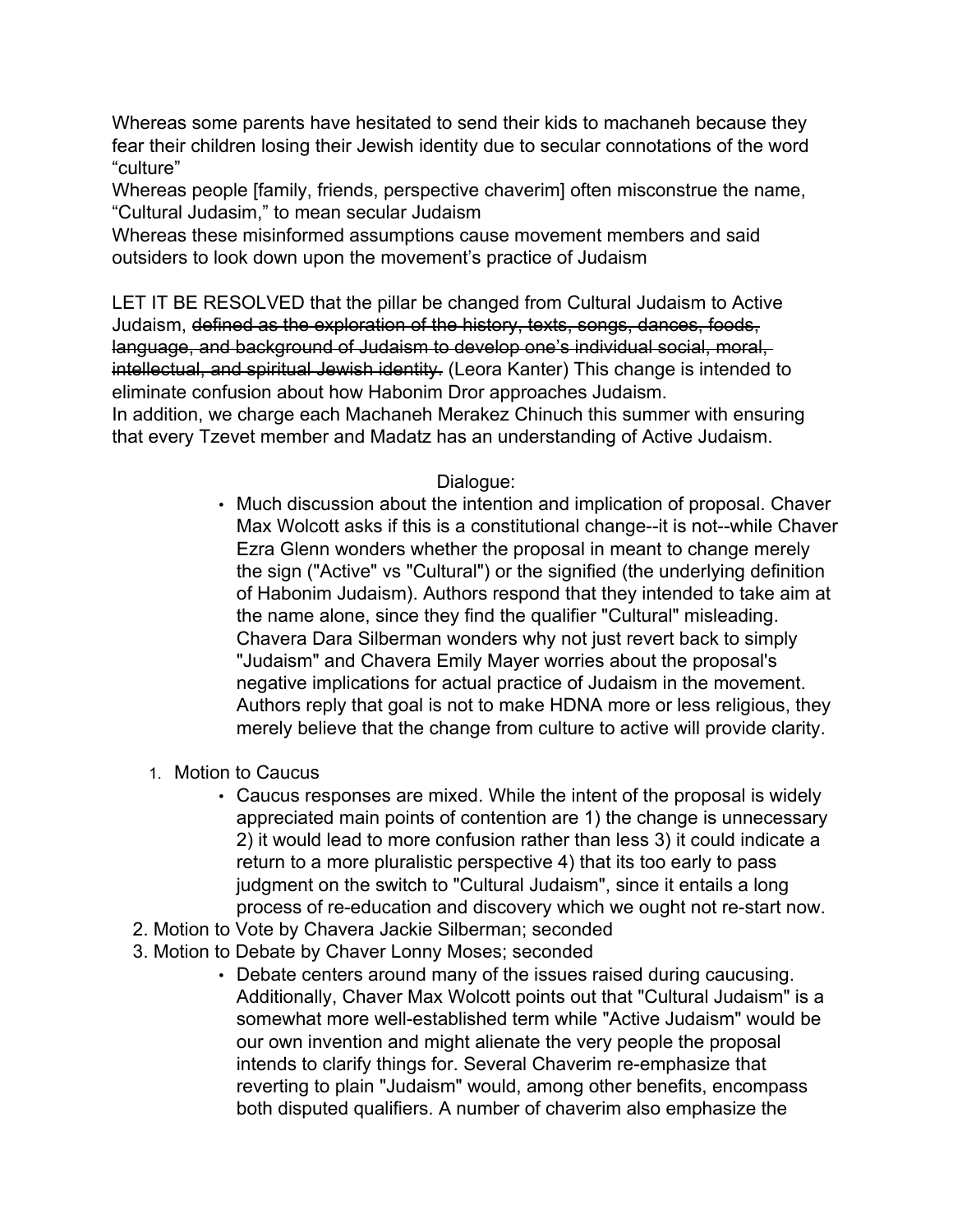centrality of education and conversation in effecting the intended change over and above the efficacy of a veida proposal.

- 4. Motion to Close Debate by Chavera Kara Siegel; seconded
- 5. Motion to Amend by Chavera Leora Kanter (noted above )
	- *Amendment is friendly!*
- 6. Motion to Amend by Chaver Ariel Kay
	- Amendment would strike "Active" from the proposal altogether
	- *Amendment is unfriendly.*
- 7. Motion to Caucus
	- Focus of caucuses has shifted in a more ideological direction--which one caucus laments as a perversion of proposals original intent--with most groups seeming to prefer "Cultural" to "Active" while several express interest in returning to just "Judaism".
- 8. Motion to Vote; seconded
	- Be'ad: 10 Neged: 108 Nimna: 29
	- *Proposal fails.*

# **Proposal I-3:**

# **This Is Our Woodstock**

• **By Simon Weiner and Ben Wolcott**

Whereas the word "Nachshonim" is currently used to refer to movement members who are post-MBI and post-Madatz;

Whereas Nachshon was the first Jew to walk into the Red Sea, according to midrashic tradition;

Whereas Nachshon did so because of his faith in God, trusting that God would part the sea;

Whereas using the term "Nachshonim" in a movement context suggests that post-MBI and post-Madatz movement members proceed through the movement looking to a higher power, e.g. the Ma'apilim;

Whereas these movement members have less experience but as a result often are better able to challenge widely-held beliefs - sacred cows, if you will;

Whereas the word "Ma'ayanot," meaning "Springs," (the river, not the season), suggests rejuvenation and a fresh life force for the movement;

Whereas "Ma'ayanot" lacks the negative connotations of "Nachshonim"

THEREFORE LET IT BE RESOLVED by this Veida here assembled that the word "Nachshonim" as a classification will hereby be replaced by "Ma'ayanot" in all contexts at which the organized movement is assembled. Additionally, henceforth "Ma'ayanot" will replace "Nachshonim" in all movement literature.

- 1. Motion to Caucus
	- Responses are mixed. Main concerns are 1) that the proposal misconstrues the intended meaning of "Nachshonim" 2) that "Mayonot" is to passive 3) that we are setting a dangerous precedent with all this rapid name changing. Additionally, Chaverim from across the spectrum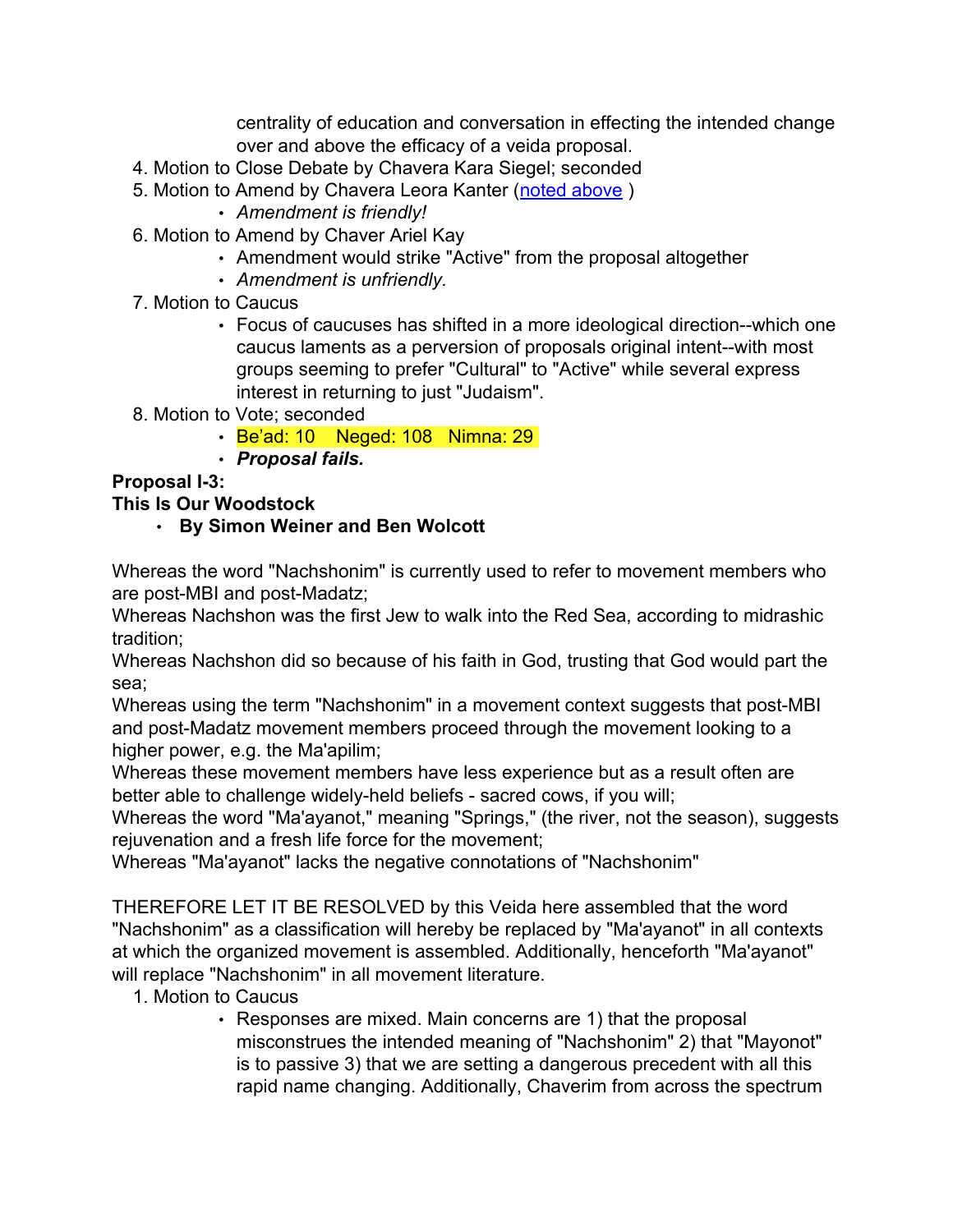emphasized and re-emphasized how important it is for the kvutsa-whose-name-was-in-question to have their voices heard at veida.

- 2. Motion to Amend by Chaverim Noam Yailen and Idon Natanzon (noted below):
	- Whereas this change of terminology is indicative of the nachshonims' view of their relationship with the movement. Whereas this should be re-examined based on the individual characteristics of the kvutzot therein.

LET IT BE RESOLVED that at every veida the title of these two years be re-examined

3. Motion to Divide the Question so amendment is its own proposal by Chaver Lonny Moses

- *Motion to Divide the Question passes*
- 4. Motion to Debate by Chaver Max Wolcott
	- Debate centers around a call for consistency and intimations that, though the issues underlying the proposal are of the utmost import, this is not the appropriate setting to discuss them.
- 5. Motion to Vote
	- **Be'ad: 8** Neged: 110 Nimna: 30
	- *Proposal Fails.*

#### **Proposal I-4: Domestic Garinim**

# • **By Ethan Miller and Erez Bleicher**

Whereas HDNA advocates not only Zionism, but also Social Justice, Hagshama, Judaism, and socialism;

Whereas these aims must be equally implemented outside of the state of Israel, as it is implemented within it;

Whereas many movment members are alienated from the movement by the excessive strain on aliyah;

Whereas the full potential of domestic communal-living projects are not being fulfilled; Whereas baytim are generally temporary and relatively uncommitted to a larger, more permanent life-style, as well as economic and cultural aims,

THEREFORE LET IT BE RESOLVED that equal emphasis and endorsement be given within the movement to the establishment of long term movement-based communal-living endeavors outside of the state of Israel, being centers of socialist and social-justice activism.

1. Point of Order from Chaver Gil Browdy that this proposal constitutes a constitutional amendment and therefore can not be considered at present moment.

• General confusion ensues

2. Motion to Caucus over whether this proposal does indeed violate the constitution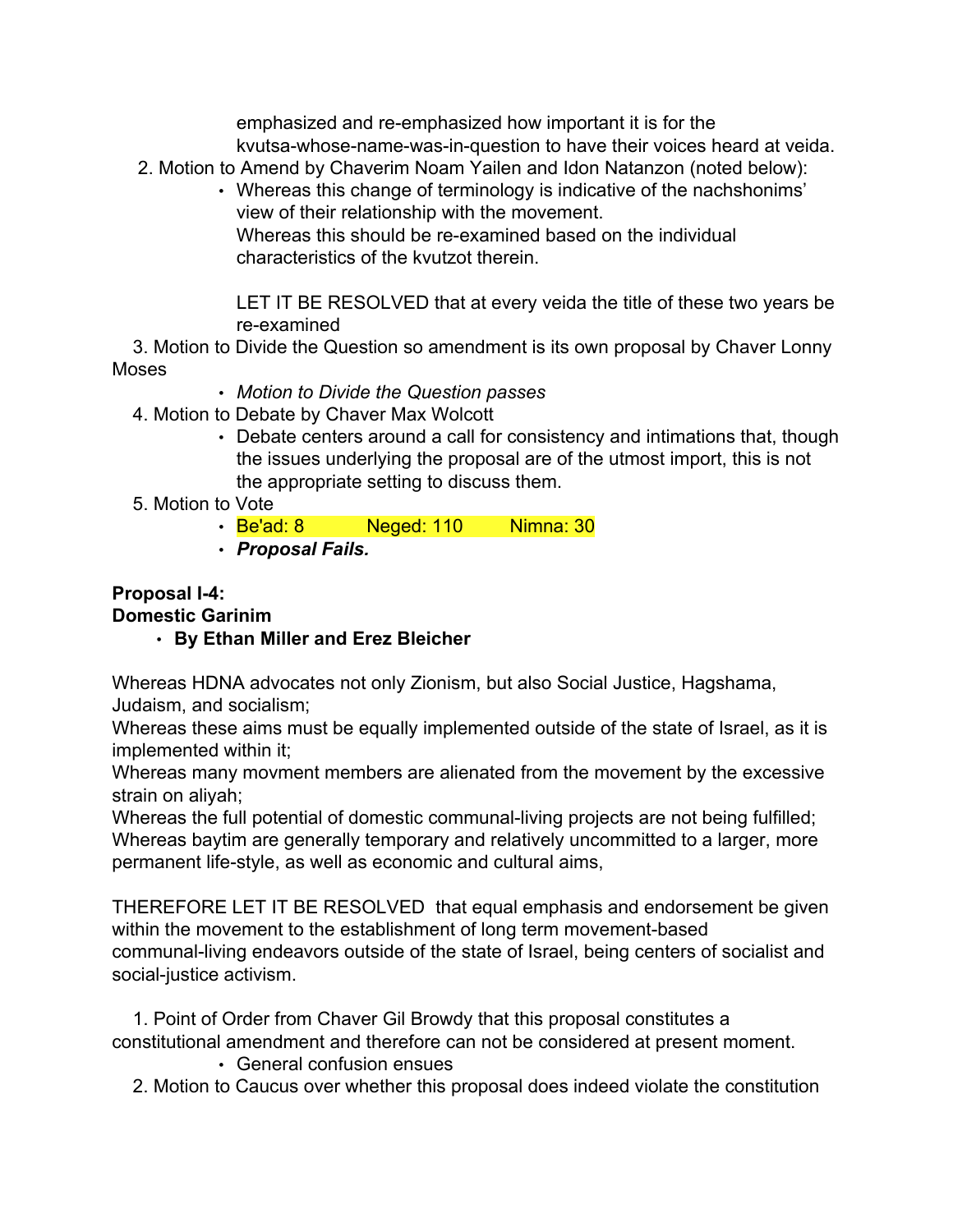• Caucuses are set aflame with controversy! While a slight majority feels the proposal, as it stands, is in violation of the movement constitution, no general consensus emerges as to how, or if, the proposal should be considered.

3. Motion to Temporarily Suspend Rules and discuss Proposal #5 (Shalom v'Ahava Tamind b'kol Kvutzah) first

- 4. Motion to Vote on Temporarily Suspending Rules
	- Be'ad: 93 Neged: 15 Nimna: 16
	- *Rules Temporarily Suspended; Debate moves to Proposal #5*

5. After returning to proposal and continued debate Motion to Vote put forward by Chaver Gil Browdy

- Be'ad: 10 Neged: 79 Nimna: 36
- *Proposal Fails.*

# **Proposal I-5:**

# **Shalom V'Ahava Tamid b'kol Kvutzah**

• By Mazkirut Artzit

Whereas the kvutzah is a center of movement hagshama and holds the greatest potential for personal and collective development within a movement framework; Whereas it's of the greatest importance for the movement to consider what is involved in making a kvutzah;

Whereas the terms "kvutzah" and "bayit" have been loosely bandied about in the recent past;

Whereas a *kvutzah is housed by a bayit* one should not be found without the other (Josh and Lori);

Whereas kvutzot, and the batim they live in, often act as centers for ken and movement activity and therefore should be bastions of hadracha and dugma;

Whereas we should always be striving to push ourselves to the next level of movement hagshama;

Therefore, be it resolved that:

Habonim Dror North America strongly encourages ma'apilim to live together in kvutzot whenever possible.

A kvutzah, or *3 or more active movement members defining themselves as a kvutza*, will at the very least have:

Regular meetings in the form of Yom or Erev Kvutzah where a collective educational process is run and kvutzah issues are addressed.

Some form of kupa with the purpose of enacting and experimenting with socialist and egalitarian living.

A commitment to support and grow with the other members of the kvutzah through active building of inter-personal relationships and self-exploration.

A commitment to take responsibility over some aspect of local movement activity. A commitment to actively explore the kvutzah's relationship to Judaism through study

and collective celebration of holidays.

A commitment to actively explore the kvutzah's relationship and responsibility to Zionism, Israel and the Jewish people.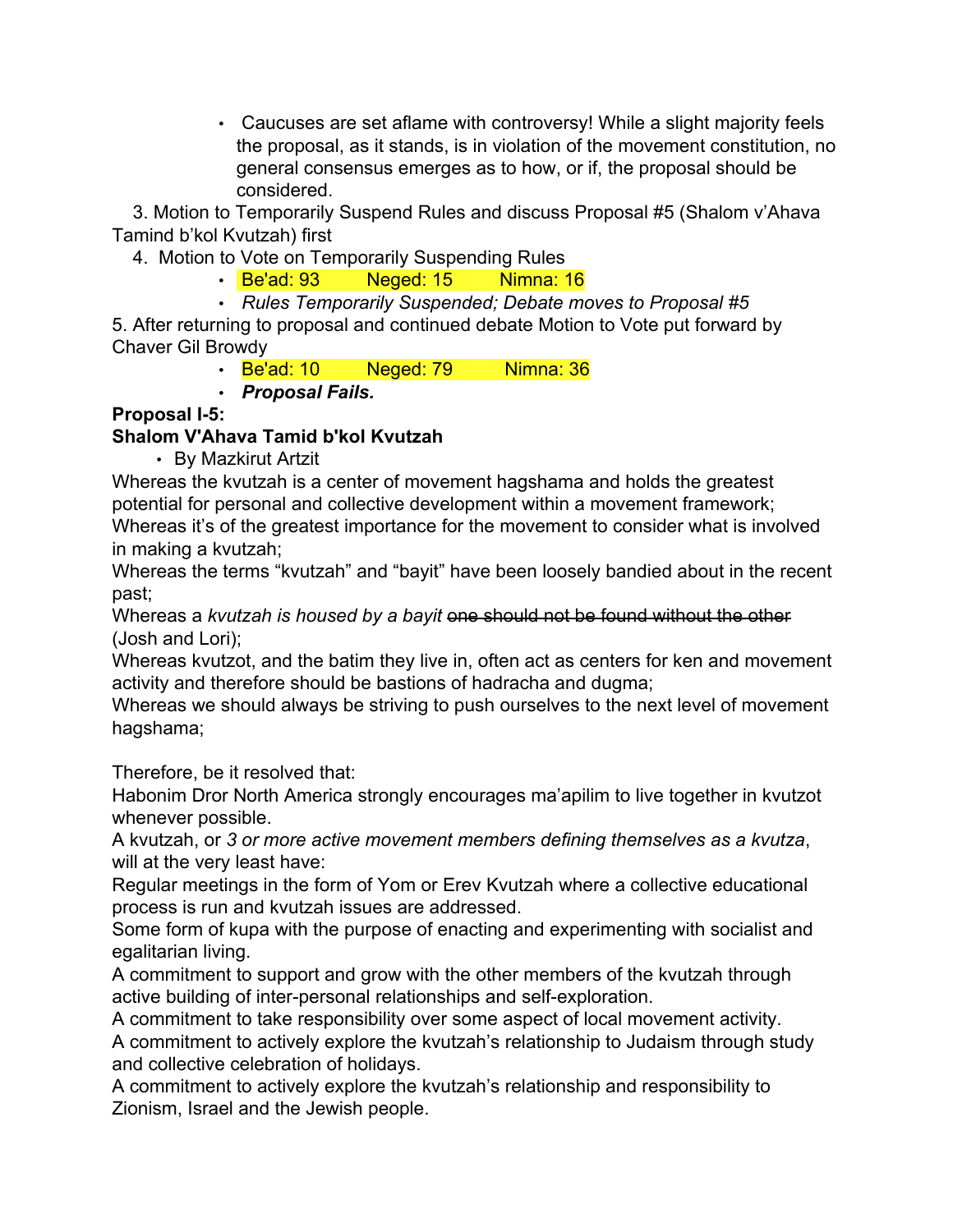*A commitment to actively participate in tikun olam as a kvutzah in the local community* (Dara Silberman)

An appropriate level of dugma and hadracha maintained in relation to other movement members in the area as is demanded by the age of those members.

A kvutzah should also strive to:

Find an appropriate madrich/a to guide them in the kvutzah process.

Engage in a collective decision making process by considering together upcoming life decisions.

Take initiative to create a vision for the movement in your eizor and take responsibility over implementing it.

Encourage each other to participate in the larger movement structure through attendance at seminars and events and willingness to take on tafkidim.

Demand of themselves and each other to confront challenging and pertinent movement questions.

Booyakasha!

### Dialogue:

- Once again, the intention of the proposal is disputed, with the authors emphasizing that the central question is not one of implementation and execution but rather of definition and introspection.
- 1. Motion to Acclaim by Chaverot Toni Hellman and Kara Siegel
	- Objections are raised
	- *Motion to Acclaim does not pass*
- 2. Motion to Amend by Chavera Jacki Silberman:
	- *An appropriate madrich/a to guide them in the kvutzah process should be found by mazkirut artzit, and be a part of a kvutzah.*
	- *Amendment is unfriendly*
- 3. Motion to Amend by Chavera Dara Silberman (noted above):
	- *Amendment is friendly!*
- 4. Motion to Amend by Chaverim Josh and Lori (noted above ):
	- *Amendment unfriendly*

5. Question of Clarification: So a kvutzah needs a bayit, but a bayit does not require a kvutzah?

- Yes. We lived in a bayit last year and a kvutzah this year, there are inherent differences. Kvutzah requires more commitment and responsibility.
- 6. Motion to Debate Amendment by Chaver Max Wolcott; seconded
	- Authors of the proposal emphasize that the idea is not to discredit anyone but to challenge members in and out of batim to achieve the goals laid out in this proposal and their critics rejoining that, while they understand that, there should be more recognition in the proposal of the value of batim and that the shift from bayit to kvutsa is a long process. Several chaverim express the opinion that kvutsa and bayit experience should not be hierarchized as the proposal suggests since they are in fact different structures with different goals.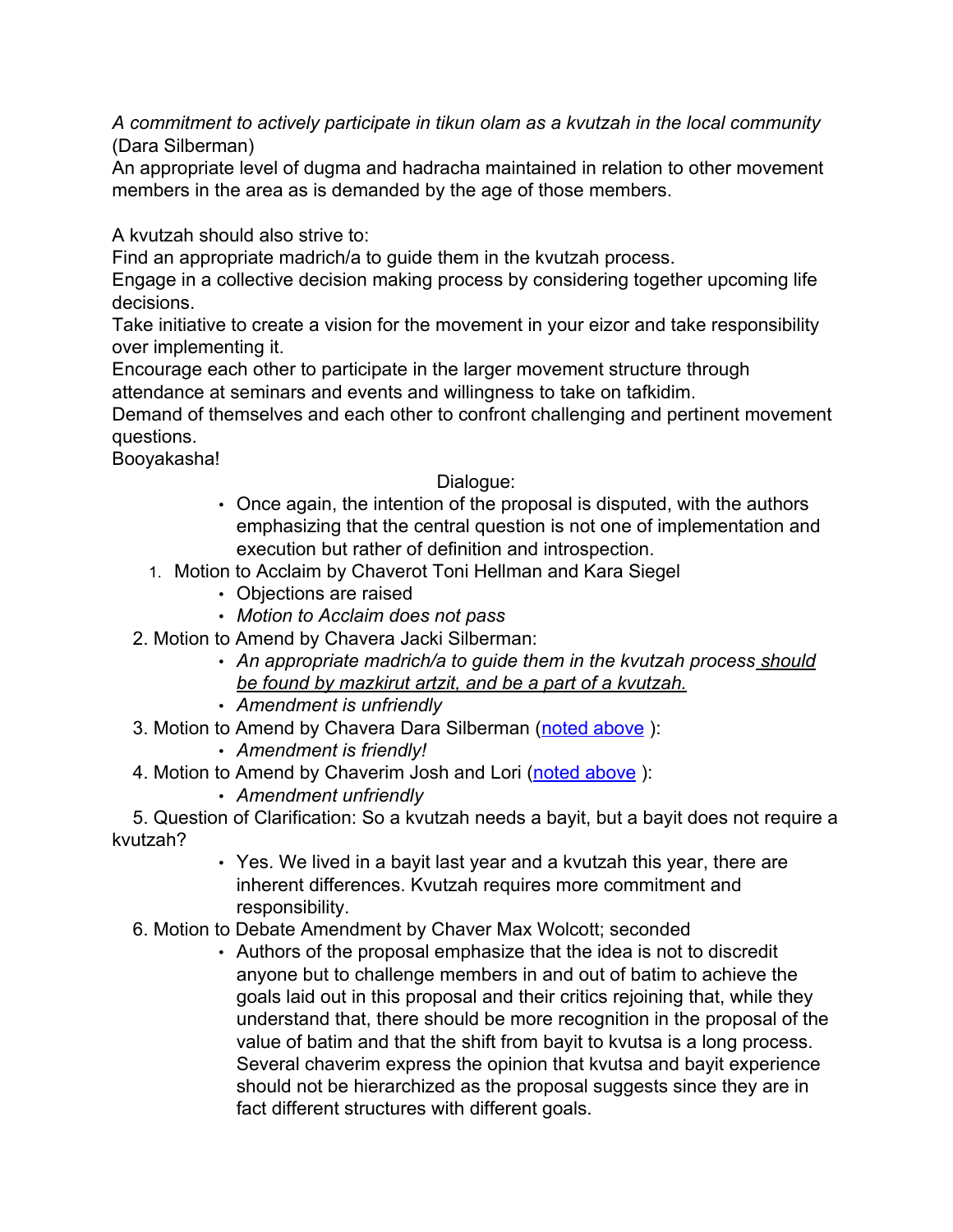# 7. Motion to Caucus

- Caucus groups re-iterate many points made during the debate while adding the issue of conflicting identities, i.e. often members of any given bayit or even kvutsa could identify equally with another kvutzah (e.g. Workshop Kvutzah) which complicates the question.
- 8. Motion to Amend Reconsidered
	- *Amendment is friendly! Finally!*
- 9. Motion to Vote; seconded
- 10. Motion to Acclaim; seconded.

• *Acclaimed!*

Plenary Session 2 **Policy** 

### **Proposal II-1:**

### **Two movement members and a cup**

### • **By Max Wolcott**

Whereas an important aspect of social justice is working for environmental sustainability Whereas coffee, tea and other hot drinks are a staple of movement seminars Whereas we are all consumers due to our conditioning within a capitalist society regardless of our opinions and relationship to post-modernism

LET IT BE RESOLVED THAT Habo creates mugs through an environmentally and socially conscious company to be sold at cost at seminars as a sustainable alternative to paper and plastic cups.

*Furthermore, the mazkirut and other appropriate groups in the movement will be responsible for the determination of the necessity of the creation of said cups and the determination of whether they are to be sold or owned by the movement.* (Max Wolcott)

Dialogue:

- Most of the discussion centers on if this proposal could be executed. Chaver Max Wolcott admits to not knowing anything about money but says he heard we have 825\$ laying around.
- 1. Motion to Acclaim
	- Objections raised
	- *Motion to acclaim does not pass.*
- 2. Motion to Amend his own proposal by Chaver Max Wolcott

• *Amendment is friendly. [Max performs public act of self-love.](http://www.facebook.com/people/Max_Wolcott/4304844)*

- 3. Motion to Vote; seconded
	- Be'ad: 83 Neged: 15 Nimna: 16
	- *Proposal Passes!*

**Proposal II-2 "Arum" to Grow**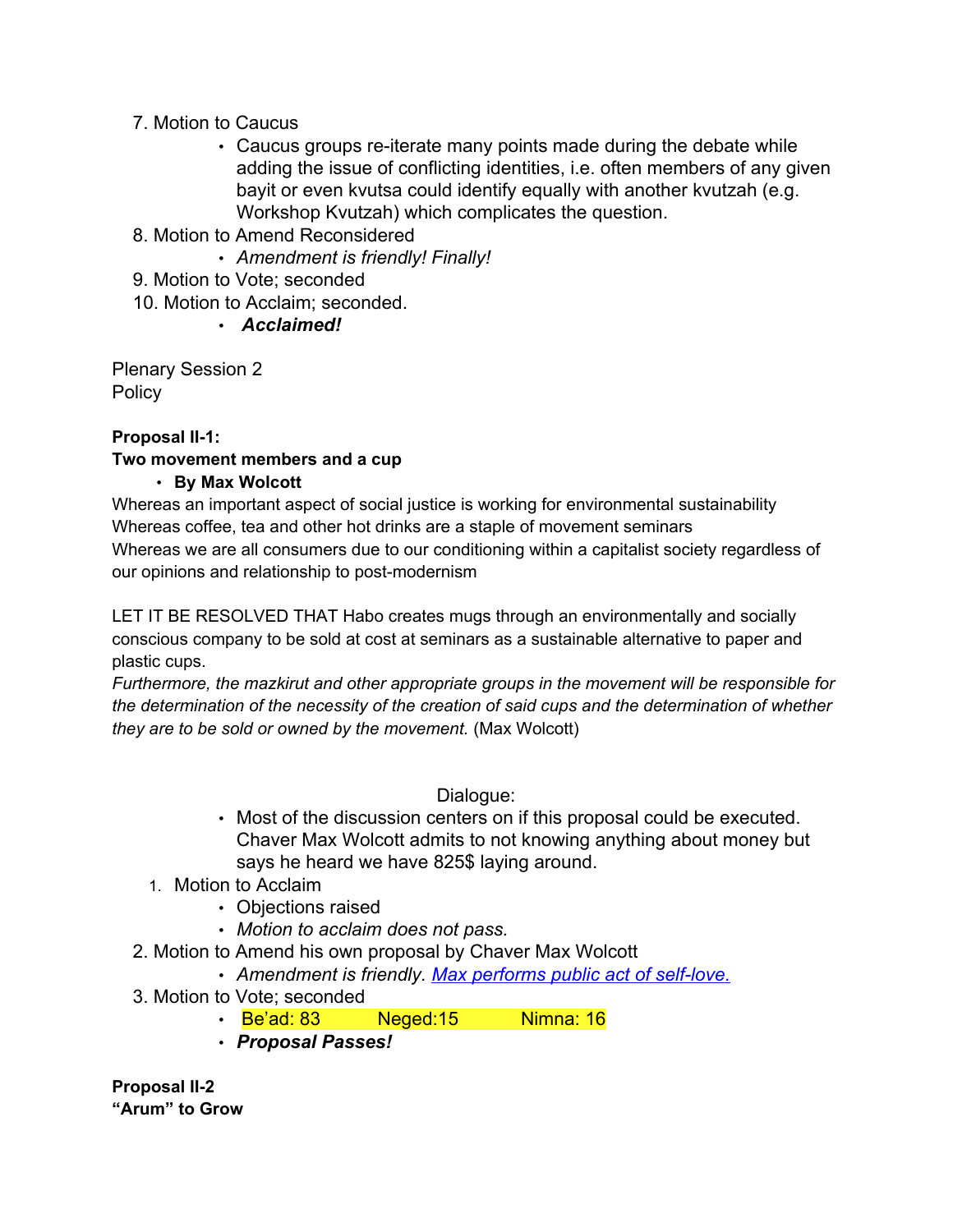### • **By Aaron Kutnick and Jamie Messinger**

Whereas, many chanichim perceive Habonim Dror as solely a machaneh experience, Whereas, all chanichim in good standing are considered equal members of the movement, Whereas, we are constantly trying to invigorate ken participation, Whereas, amelim look adorable in oversized clothing,

LET IT BE RESOLVED THAT chanichim receive chultzot upon entry to the movement, with the intentions to:

- Empower chanichim to be active during machaneh and throughout the year
- Get chanichim to identify with Habonim Dror as an international movement and not just as a machaneh
- Instill a sense of identity with Habonim Dror as international movement and not just a machaneh (Aaron K)
- Outfit *all* members of Habonim Dror with movement uniform *garb* (Max Wolcott)
- Inspire responsibility in chanichim to represent the movement appropriately
- Compliment the recent revitalization of our kenim structures, as chanichim will be enticed to sport their new attire throughout JCCs and soup kitchens nationwide
- Transform the notion of chultzot from being a symbol of maturity and status in the movement to a symbol of membership
- Conform our praxis to our ideology; working to tangibly dissolve the dichotomies between madrich/a and chanich/a

### Funding for chultzot will come from an appropriate raise in chanichim mas. (Aaron K)

Small chanichim will receive adult-sized chultzot that they can grow into. The chultzah will travel with the chanich/a as they matriculate the ranks of the movement, until they or the chultzah grows old and deteriorates.

### *Let it also be resolved that a peulah be run for the chanichim on the symbolism of the chultzah.* (Ben Wolcott)

*Further be it resolved that there will be a presentation of the progress of this resolution at the next Veida.* (Gil Browdy)

### Dialogue

- Everyone wants to know what it means to "enter the movement", when this happens and how. General consensus is that that it has to do with paying *mas* but the authors aren't so sure. Chaver
- 1. Motion to Caucus
	- Responses are mixed. Chaverim are split over whether it would be a good teaching tool or if the earlier acquisition of chultzot would lead to devaluing and de-mystifying of them (in a bad way). Logistical issues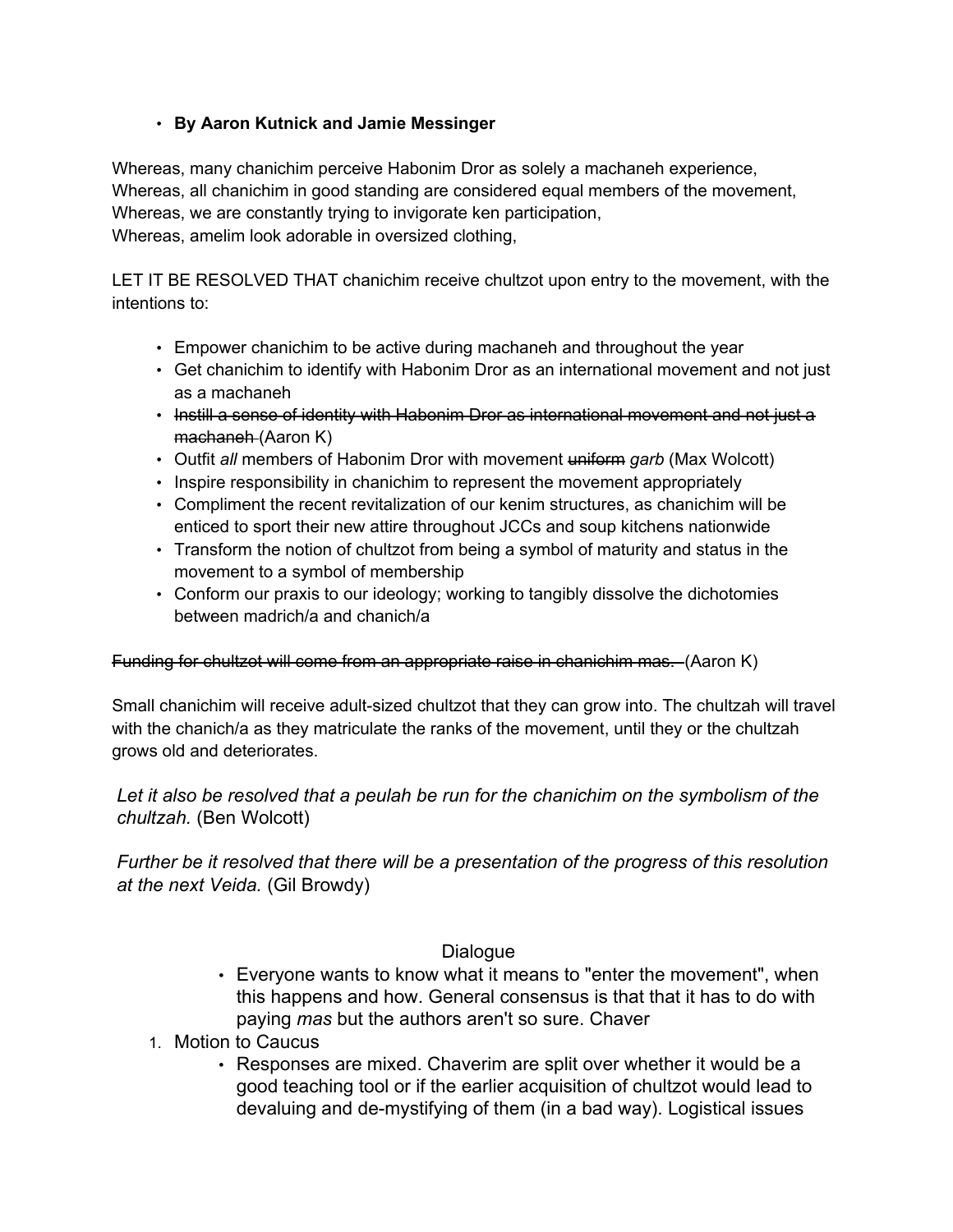concerning *mas* and entry that were brought up in first debate are reiterated as well.

- 2. Motion to Amend by Chaver Ben Wolcott (noted above):
	- *Amendment is friendly!*
- 3. Motion to Amend by Chaver Gil Browdy clarifying logistics:
	- *Amendment is unfriendly*

4. After more explanation Renewed Motion to Amend by Chaver Gil Browdy (noted above)

- *Amendment is friendly!*
- *Chaver Aaron Kutnick also coattails an amendment to his own proposal (noted above ), which is friendly. [Aaron performs a public act of self-love.](http://www.emophilips.com/epk/images/emo_philips_love_hug_7x10-300.jpg)*
- 5. Motion to Amend by Chaver Max Wolcott (noted above)
	- *Amendment is friendly! The two onanists embrace.*

6. Motion to Amend by Chavera Kara Siegel adding shichva specific patches to chultzot:

- *Amendment is unfriendly*
- 7. Motion to Vote
	- Be'ad: 31 Neged: 58 Nimna: 29
	- *Proposal Fails.*

# **Proposal II-3: Those Pesky Non-Veida Years**

• **By Emma Sobel**

Whereas at each Veida year resolutions are passed that require further implementation Whereas the leadership of the movement gathers together at winter seminar

BE IT RESOLVED THAT at each winter seminar where it IS NOT a veida year, a portion of the seminar be set aside for strategic planning and action planning around resolutions that need further implementation.

Ex. It is resolved that we need to build a Machaneh in Texas. The following year we will gather and have a session on what work needs to be done to achieve this goal and who will do the work.

### 1. Motion to Acclaim

- Objections raised
- *Motion to Acclaim does not pass*
- 2. Motion to Debate by Chavera Sofie Busby; seconded
- 3. Motion to Caucus by Chaver Lonny Moses; seconded
	- Caucuses results are generally positive, with questions as to how much of the seminar ought to be set aside
- 4. Motion to Vote by Chaver Ethan Miller
	- Be'ad: 43 Neged: 13 Nimna: 31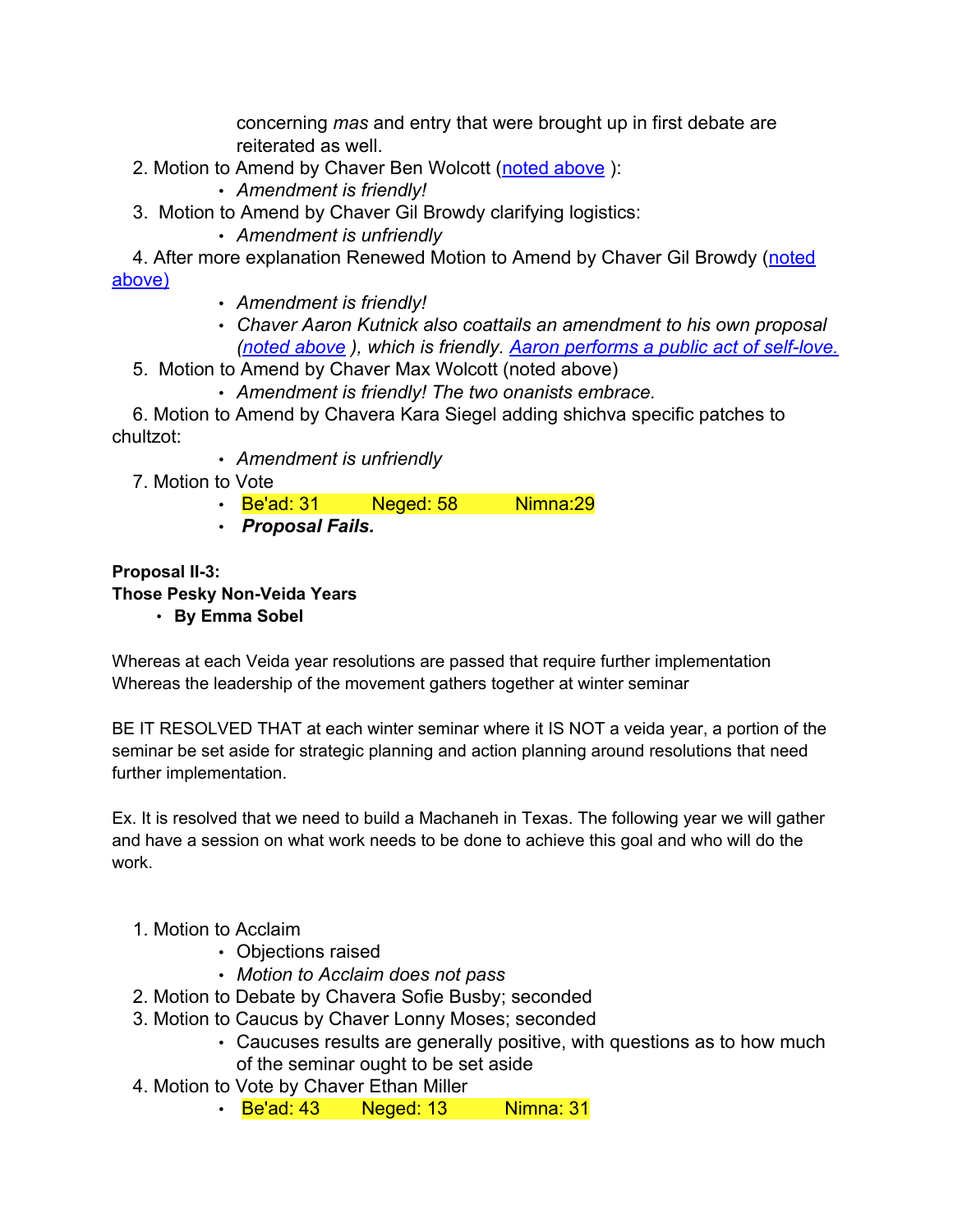# • *Proposal Passes!*

**Proposal II-4: I Heart Mazkirim** • **By Emma Sobel**

Whereas the position of Mazkir is one the affects the entirety of HDNA Whereas participation of Ma'apilim at Veida is limited and does not represent the majority of the movement

BE IT RESOLVED THAT we allow proxy voting for this movement decision through a mechanism of contacting Roshim of all HDNA Machanot for the season prior to Veida and asking them to harvest votes from all eligible candidates at the machaneh. The Roshim would then be responsible for passing these votes on to the central office.

Dialogue:

- General confusion as to the actual intent and applicability of this proposal, while Chaver Max Wolcott speculates that it could be unconstitutional.
- 1. Motion to Table by Chaver Yonah Meiselman
	- Motion to Table fails 29-35-19
- 2. Motion to Debate
	- Several Chaverim opine that proxy voting is awful both methodologically and in principle: the right to vote for mazkir follows from with the will to be involved. Also, less involved ma'apilim are likely to be less familiar with candidates and proxy voting on just this one issue suggests that leadership alone is more important than, say, ideology.
- 3. Motion to Vote
	- Be'ad: 3 Neged: 84 Nimna: 10
	- *Proposal Fails.*

### **Proposal II-5**

**¡Yo Quiero Habonim Dror!**

• **By Simon Wiener, Jonathan Kagan-Kans, & Ben Wolcott**

Whereas Habonim Dror North America (HDNA) and Habonim Dror Mexico (HDMX) operate as largely separate entities with little to no interaction; and

Whereas U.S.-Mexico relations are increasingly important in domestic politics; and, Whereas though HDNA and HDMX have different structures, we share ideology

### THEREFORE BE IT RESOLVED THAT:

A tafkid be created to accomplish the following goals:

1. Prepare chinuch materials to facilitate creation of peulot about HDMX and educate movement members about our neighbors to the South and their importance in a variety of areas.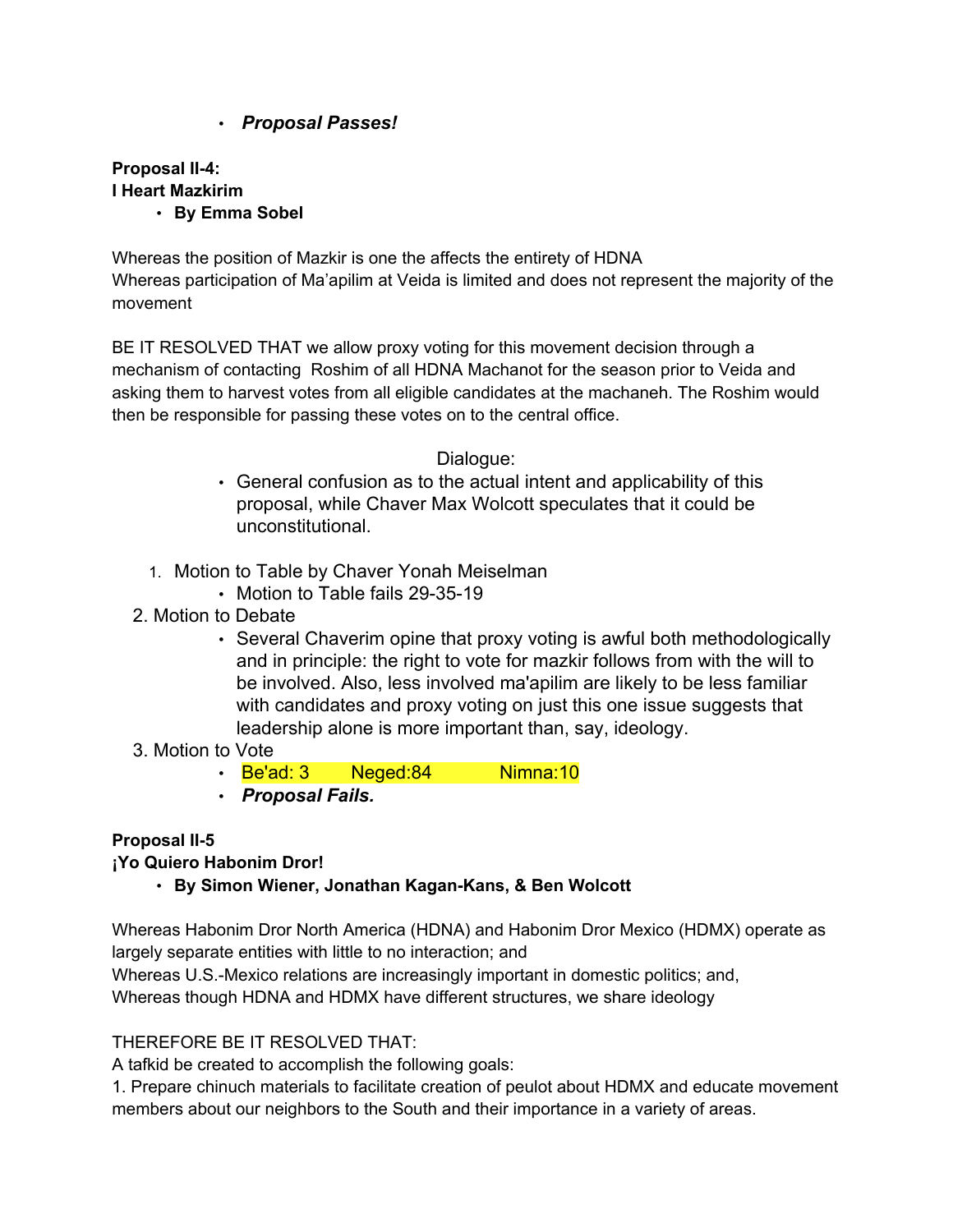2. Foster and nurture relations between the two groups in order to aid in hagshama on shared messimot.

3. Organize programs to increase mutual understanding of HDMX and Mexican Jewry including, but not limited to: madrichim exchange, seminars, chanichim buddy or penpal arrangements, and other programs that will become apparent in the future.

4. Create resources to ease the transition.

### Dialogue:

- Dialogue centers mainly on semantic issues: 'but what does *tafkid* really mean, dude.'
- 1. Motion to Caucus
	- Chaverim express a lot of interest in the proposal, with minor kinks here and there. Chavera Dara Silberman speculates that "our neighbors to the South" may not be equally interested in intensifying this relationship, but is quickly shamed and rebuked by a silver-tongued Chavera Jamie Beran.
- 2. Motion to Vote
	- Be'ad: 52 Neged: 26 Nimna: 38
	- *Proposal Passes!*

### **Proposal II-6**

### **A Proposal Designed to Subvert the Ethical Poverty of Capitalistic Hiring Processes in a Movement Context**

• **By the Mazkirut Artzit**

Whereas the Mazkirut Artzit functions as a movement tzevet working together;

Whereas the Mazkirut Artzit equally and non-hierarchically shares in the responsibility of leading and running the movement;

Whereas it is crucial that one embrace a position on the Mazkirut Artzit as a movement tafkid and lifestyle choice rather than a salaried 9-5 job;

Whereas it is counter to movement ethic and practice that the Mazkir/a alone be elected but the rest of the Mazkirut hired;

Whereas the entire Mazkirut should have the equal approval of the movement;

Let it be resolved that:

Any candidate for Mazkir/a will be expected to have a primary interest in serving on the Mazkirut Artzit and a secondary interest in being Mazkir/a T'nua. Therefore it is expected that any such candidate, in the case they are not chosen for the position of Mazkir/a, will intend to take another position on the Mazkirut Artzit. Furthermore, when there is more than one candidate in a Mazkir/a election, the candidates are expected to communicate with each other prior to the election for the purpose of figuring out what arrangement of tafkidim will best serve them and the movement.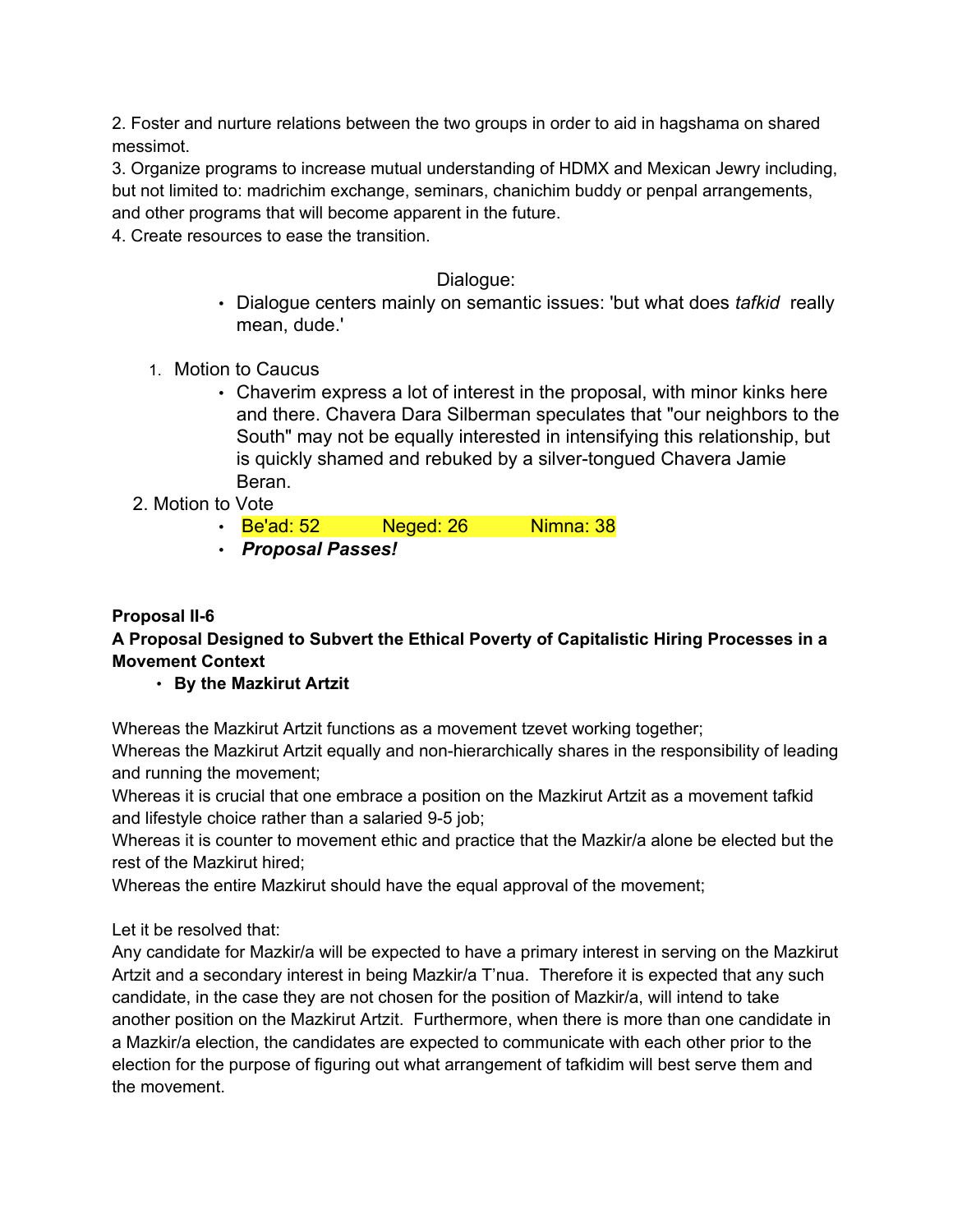In addition, during the hiring process of the incoming Mazkirut Artzit, the outgoing Mazkirut Artzit will consider with equal consequence not only suitability for specific tafkidim, but the applicant's dedication to working as a member of a movement tzevet and to Habonim Dror North America as a whole.

Finally, once the incoming Mazkirut Artzit has been chosen and tafkdim determined, the new tzevet will present itself to a representative forum of movement leadership in the form of Moetzet Machanot with the purpose and intention of seeking the approval of that forum. For this, each member of the incoming Mazkirut will prepare a statement of vision, which will also be sent out to the entire movement over the listserv prior to Moetzet Machanot for questions and clarification.

### Dialogue:

- Discussion centered largely around functional issues, e.g. : what technical power attendees of Moetzet Machanot have, when does proposal go into effect, what happens if there are too many people running for Mazkir, too few, etc..
- 1. Motion to Caucus
	- Caucuses felt generally positive about the proposal. Some qualms were raised about the apparently symbolic nature of the incoming Mazkirut's appearance before Moetzet, others worried that giving standing mazkirut greater powers of review could create a barrier to real leadership change.
- 2. Motion to Debate
	- Debate began with Mazkirut answering questions brought out in caucuses. The central idea of the proposal, they emphasized, was not giving Moetzet Machanot a direct vote of confidence over the Mazkirut but rather a voice in the process. Increasing dialogue--between incoming and outgoing mazkiruyot, between several Chaverim vying for the job of Mazkir, and between the Mazkirut and the Movement--is the aim at hand. Several Chaverim still were unclear as to how this affected the actual process of Mazkir elections, to which it was replied that the bare bones of the process--chaver runs for mazkir at veida--would remain unchanged, while the processes before and after hir's election would undergo a major overhaul in the hopes of making more 'organic.'
- 3. Motion to Vote by Chaver Josh Rofrano
	- Be'ad: 92 Meged: 3 Nimna: 21
	- *Proposal Passes!*

#### **Proposal II-7 ¡Tikkun Olam: Un Valor Movimiento Internacional y Universal! By the Mazkirut Artzit**

Whereas social justice and tikkun olam are core values of our movement;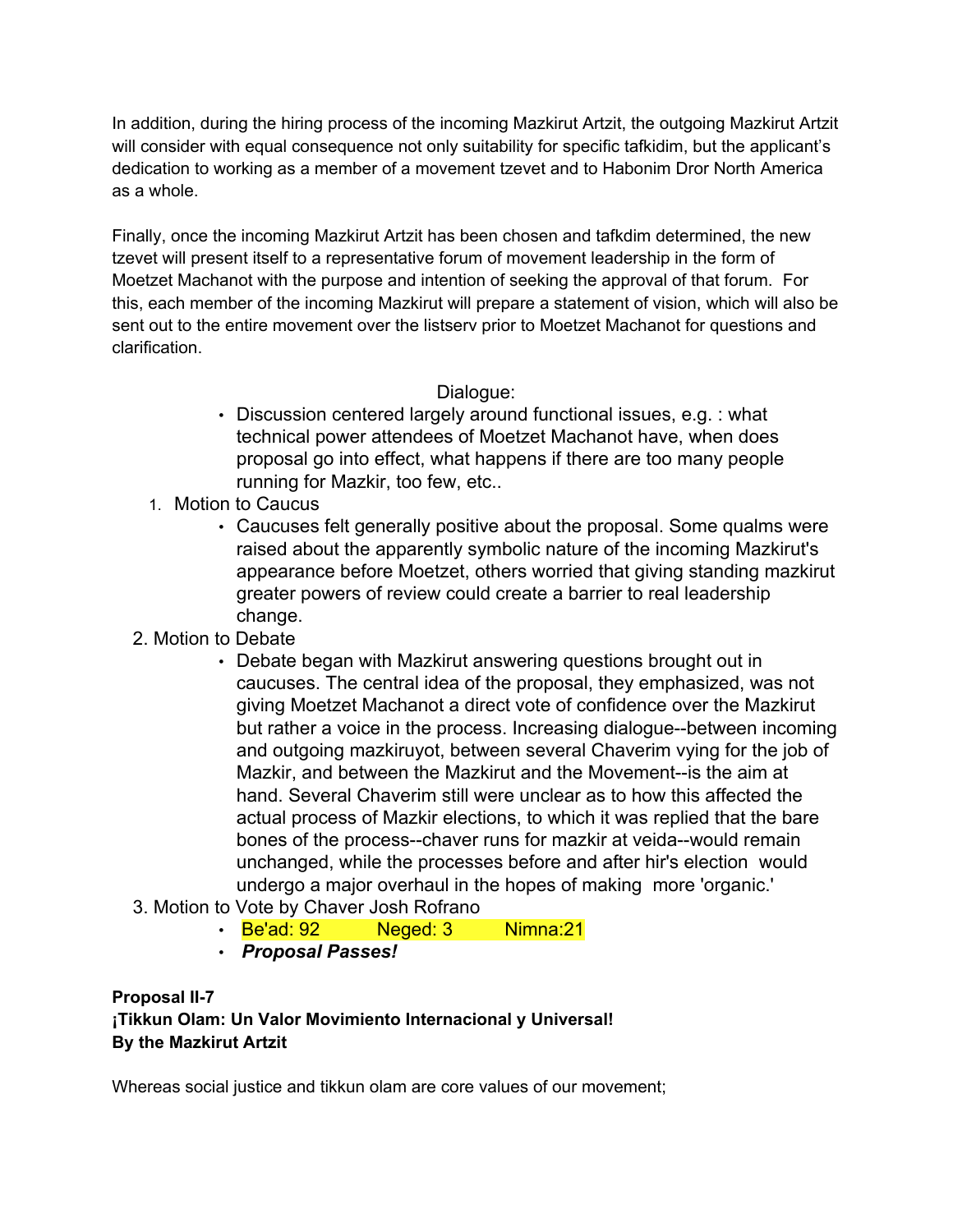Whereas we are an international movement, committed to supporting our fellow members of Habonim Dror;

Whereas we believe that all Jewish youth should have access to a movement education; Whereas we have had a relationship with Habonim Dror Uruguay in the past and they have taken the initiative to rekindle that connection;

Whereas we often talk about having tikkun olam projects shared across the kenim and the movement, but rarely accomplish it;

Whereas supporting HD Uruguay is an ideal cause for us to support, as it is clearly an intersection of many of our values and priorities;

Be it resolved that:

Habonim Dror North America commits to working between now and the end of summer 2008 to raise \$18,000 to donate to DAIAJ, a project of Habonim Dror Uruguay, described by them (and translated from Spanish by the multi-lingual Mazkirut Artzit) in the following paragraph:

"DAIAJ: The aim of this project is to have the t'nua approach children and youth from age 4 to 15 whose families, for various reasons, are isolated from any Jewish communal framework. In addition, we involve the entire family, celebrating Chagim and participating in special activities. With this project, we also try to help them in any way we can, with food, shelter and other things of that nature. Thank you very much for your attention, we in Uruguay hope that this contact will be maintained and that we can arrive at something in common."

As a movement, we would like to initiate this as a project in all of our kenim and machanot to raise this money for HD Uruguay *without undermining the existing needs and projects of each individual machaneh* (Josh W). To this end, we commit to do the following: Each Ken will:

Hold fundraisers for the project through peulot and community activities, and send the proceeds to the Central Office, who will send it to the movement in Uruguay.

Set a specific fundraising goal for itself.

Each Machaneh will:

Prioritize HD Uruguay as a recipient of whatever tzedaka that tzevet decides to give,

Consider using visiting day as another fundraising opportunity to get the machaneh community involved in this effort.

Kenim and Machanot will:

Strive to maintain a connection with Uruguay beyond just sending them money, in the form of pen pals, making a video for them, or any other creative ideas they come up with The Mazkirut Artzit will:

Keep track of how much money we raise and provide updates of how our fundraising is helping the movement in Uruguay have a greater impact.

Donate all proceeds of the annual movement t-shirts being sold at this winter seminar to HD Uruguay and count this towards the total of funds raised.

Appendix: Additional Relevant Info on Habo Uruguay

Uruguay is a small country which is made up of 19 departments. Montevideo is the capital and where the majority of the population lives. A million and a half people live in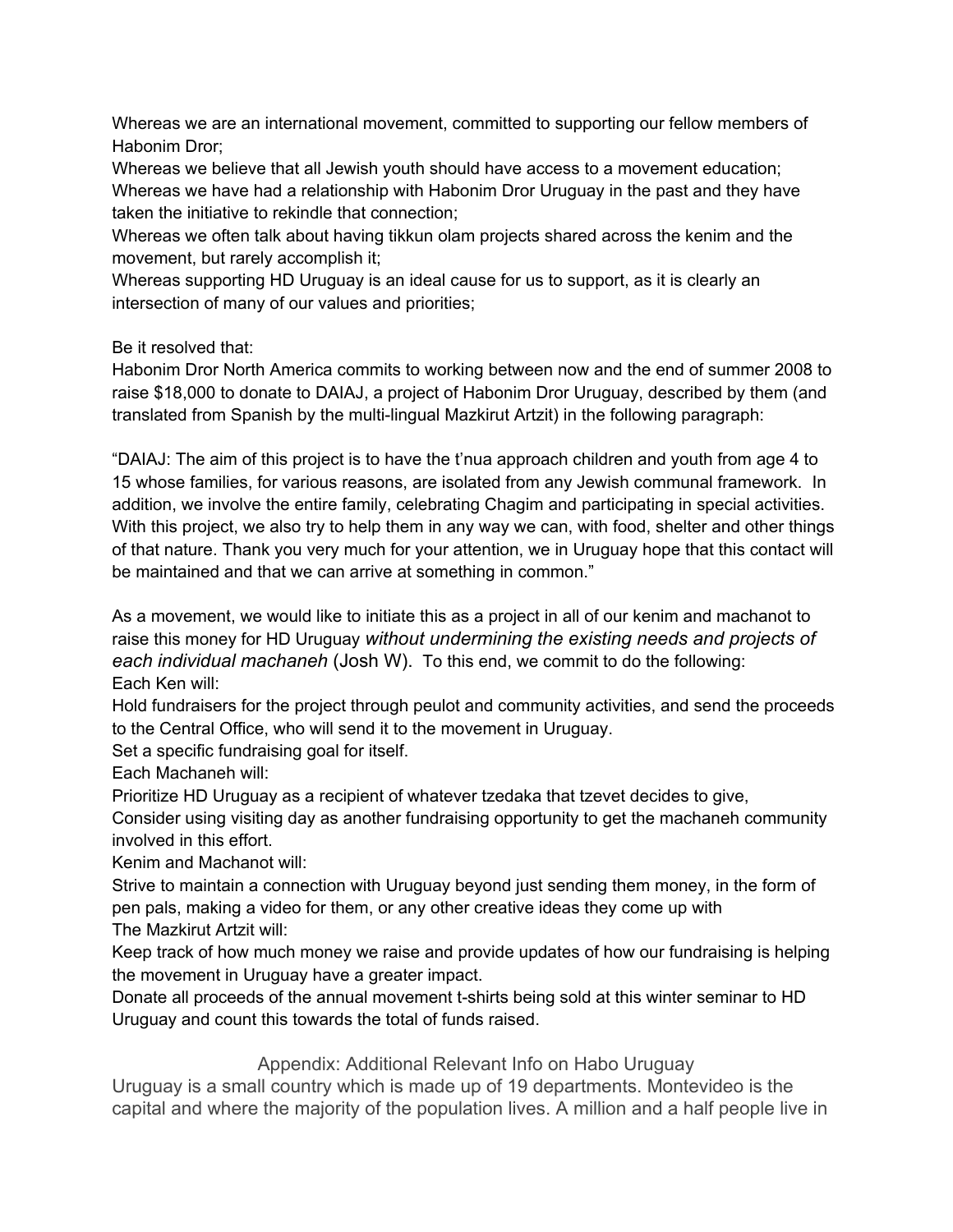Montevideo alone, and the other million and a half live in the rest of the 18 departments, as there are a total of three million people in all of Uruguay. The Jewish community of Uruguay is primarily concentrated in the neighborhood Pocitos, …who are affiliated with the community; we are about 15,000 Jews.

The majority of the 20 families of Daiaj are located in areas that aren't accessible to the suburbs of Montevideo. A small truck picks up the Daiaj participants and they are always accompanied by madrichim on the way there and back. The madrichim are obviously 100% scholars in all the activities of Habonim Dror, like machanot, seminars, tiyulim, etc.

We also want to explain that HD Uruguay is in charge of a small Jewish community located in Paysandu. On all possible Saturdays we try to go there so that we can run peulot for the community there, but at this point it is not possible to really continue because the costs are very high. That is why we want to bring them once a month to the movement in Montevideo so they can have contact with the chaverim in their kvutzah and recieve various movement content.

Another subject which might intersest you to know and encourage you to work with us is that our house has only 2 indoor spaces for 250 people and our intentions are to make more bathrooms in order to be more comfortable and more hygenic. Also, we have various kvutsot that have no extra rooms in the house and they have to run peulot in a garage for example and you should understand that our conditions are nowhere near optimal.

Since I sent you in a previous email photos of our t'nua, you already know a little about how our kitchen and our house are, the truth is that we want to be able to fix it in whatever ways we can, so we are able to attract all of the people we can. But in spite of this, we have been able to registrer 230 people for machaneh 2008.

- 1. Questions of Clarification
	- Why Uruguay?
		- They approached us.
	- Can you describe the past involvement we've had with Uruguay?
		- It's been less formal than this is proposing. MazArtz publiciced the DAIAJ a bit, and tzvatim put money from kupa towards it.
	- Where did the figure \$18,000 come from?
		- It's the amount we thought was appropriate and reasonable, but high enough to challenge ourselves. And 18 is jewish-y.
	- Where else is HD Uruguay get money from? What percent is our part?
		- They are self sustaining, but it's really low key right now. They started the framework with money from us, more money from us can expand it hugely.
- 2. Motion to Caucus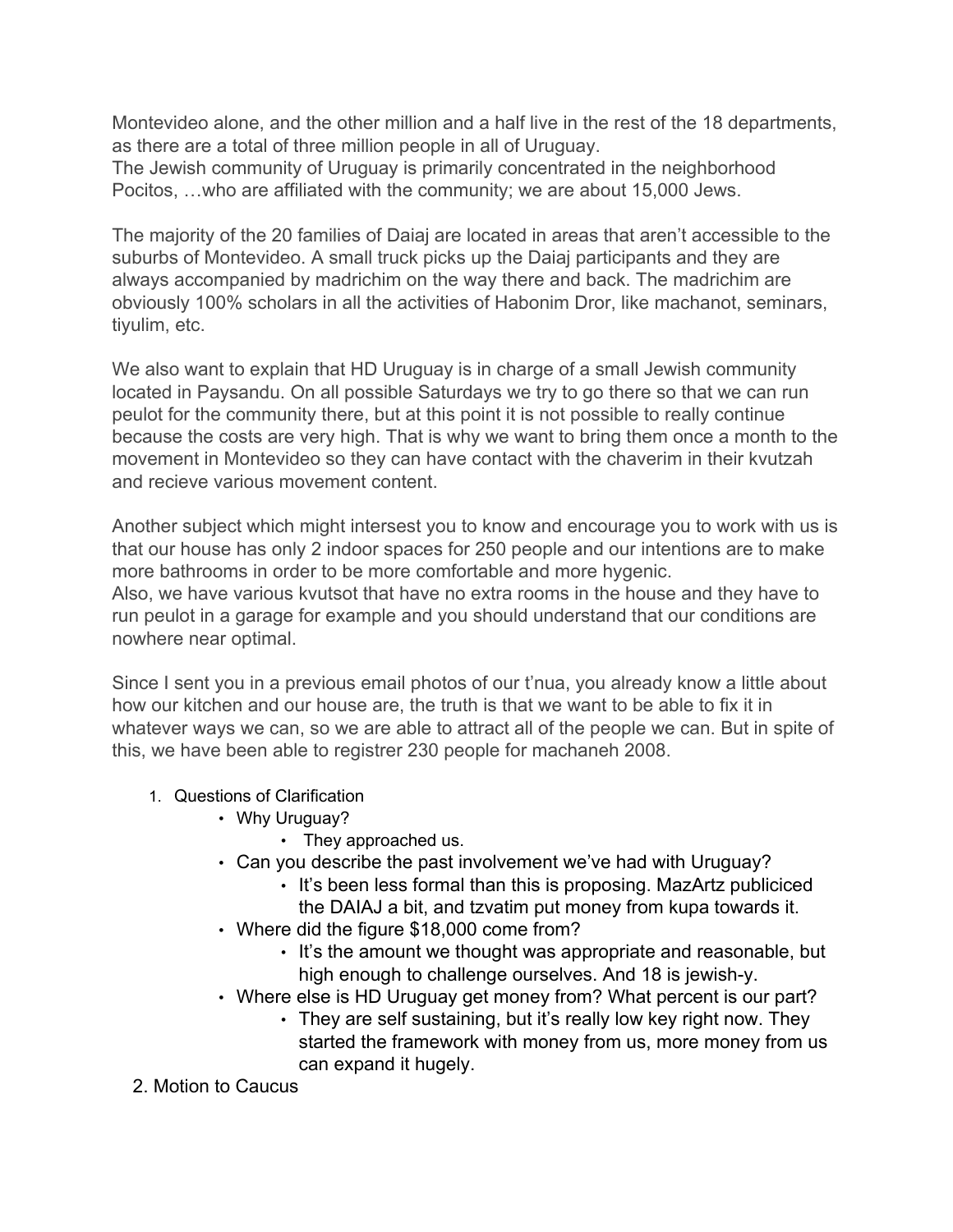- Responses to the proposal were mixed. While almost all caucuses expressed solidarity with the ethical "spirit" of the proposal many expressed concerns about shipping off money Habo Uruguay while certain parts of HDNA--e.g. Gilboa needs a campsite--were also in need.
- 3. Motion to Amend by Chavera Ariel Kay
	- Amendment would "each machine will prioritize Uruguay as a recipeient of whatever tzedaka that tzevet decides to give" to something looser like 'put Uruguay on a list of good options.
	- *Amendment is unfriendly.*
- 4. Motion to Amend by Chavera Ariel Kay
	- Amendment would add "strive to" before each clause.
	- *Amendment is unfriendly*.
- 5. Motion to Debate
	- Authors took pains to point out that this was not intended to take money away from internal capital campaigns but set a precedent for a different fund-raising drive, and not one that demanded something so unreasonable. In response, many Chaverim expressed their faith that this sort of campaign could stir the hearts of American Jewry. But some shlichim felt that the proposal would slight the hard work they had done by re-directing attention towards Uruguay. Chaver Max Wolcott thought the way the shlichim thought about money was creepy and bake sales were ironic. Shlichim countered that Chaver Max had already admitted earlier (see above) that he knew nothing about money. And Chaver Leon Schneebly--a name you might recognize from such terrific tafkidim as Rosh MBI Tet Vav, Rakaz Boneh for Workshop 57 and Madrich of Kvutsa Kofi Kofetz and Workshop 54--pointed out that MBI, a machaneh without campsite, eizor, and way way too much ice cream, could probably raise half the money from its revenues alone.
- 6. Motion to Amend by Chaver Josh Weinburg (noted above)
	- *Amendment is friendly!*
- 7. Motion to Amend by Chavera Leora Kanter
	- Amendment would add "Each ken will run a peulah explaining the importance of the project and aiming to set specific fundraising goals and plan specific courses of action to reach those goals. Each machaneh will present HD Uruguay as a worthy recipient for madrichim and chanichim kupa, explaining the movement significance and why it is a perfect use of movement tzadaka."
	- *Amendment is unfriendly.*
- 8. Amendment is pursued
- 9. Motion to Caucus about Amendment
	- Most caucuses were confused by and/or indifferent to the impact of the amendment, while I small number thought they understood and disapproved. Chavera Kanter replied by making a case for how important it was that chanichim "own" their tzedakah projects and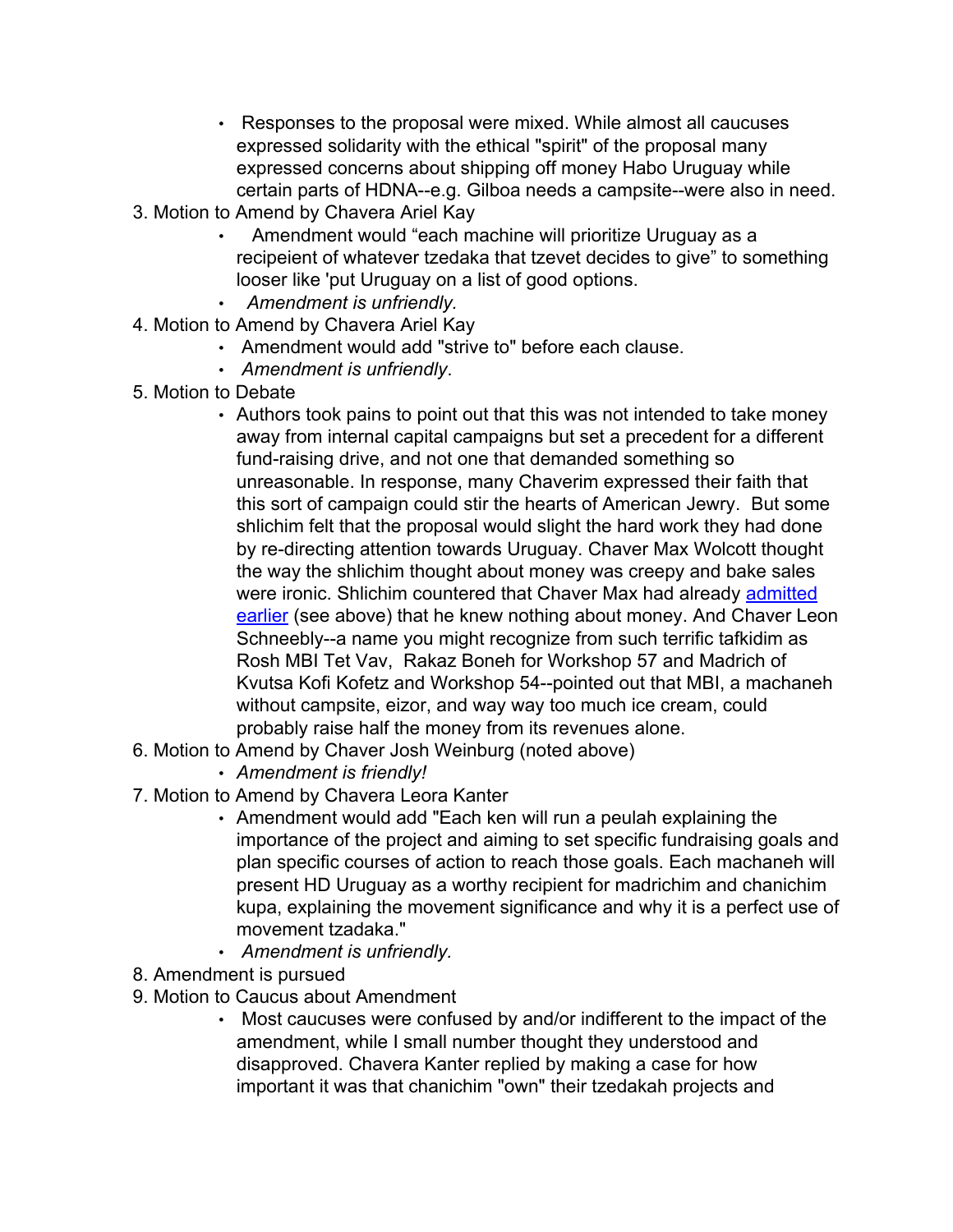expressed her uneasiness that this proposal would undermine that feeling.

- 10. Motion to Vote on Amendment
	- Be'ad: 33 Neged: 58 Nimna: 44
	- *Amendment fails.*
- 11. Motion to Vote on Proposal
	- Be'ad: 125 Neged: 1 Nimna: 18
	- *Proposal passes!*

### **Proposal II-8**

# **Re-Reaffirming Education About the Occupation (aka REBTO 2)**

### • **By George Stevens**

Whereas the aims of our movement call for a "just and lasting peace" with the Palestinian people,

Whereas Veida XI in 2001 passed a resolution called "Reaffirmation of Convictions: 2 Peoples, 2 States, One Future" which explicitly called for an "end to the occupation of the West Bank," Whereas one of the principle reasons the last round of peace talks failed in 2000-1 was Israel's demand to keep settlement blocks comprising 80% of settlers in the West Bank, a demand which was rightly unacceptable to the Palestinian leadership,

Whereas Israelis residing in the West Bank are thus preventing or delaying that just peace from being achieved and prolonging that occupation,

Whereas Habonim Dror's definition of Progressive Labour Zionism states that "the fulfillment of our Zionist vision should not be fulfilled at the expense of other peoples' national or human rights."

Whereas the prolonged occupation of the West Bank, motivated by the desire to settle and annex land that is Palestinian under international law, has come at the expense of the Palestinian people's national and human rights,

Whereas madrichim, especially Workshop madrichim, are supposed to be models of dugma ishit and hagshama,

Whereas living in the West Bank contradicts both our stated ideology and the sentiments of most movement members and thus prevents one from being a dugma ishit in this important regard,

Whereas Veida XI in 2001 passed a resolution entitled "Reaffirming Education About the Occupation" which called for the tochniot of MBI and Workshop "not to lose sight of our progressive Zionist ideals" and to "confront this issue [the occupation], however difficult it may be,"

Whereas it is impossible to educate about our progressive Zionist ideals as they relate to the occupation, the settlements, and the larger Palestinian-Israeli conflict when your life choices and hagshama path contradict those ideals,

Be it resolved that:

Habonim Dror North America will no longer allow Israelis living in the West Bank to work as madrichim on any of its programs.

*HDNA recognizes its ideological conflict with hiring madrichim who live in the West Bank.*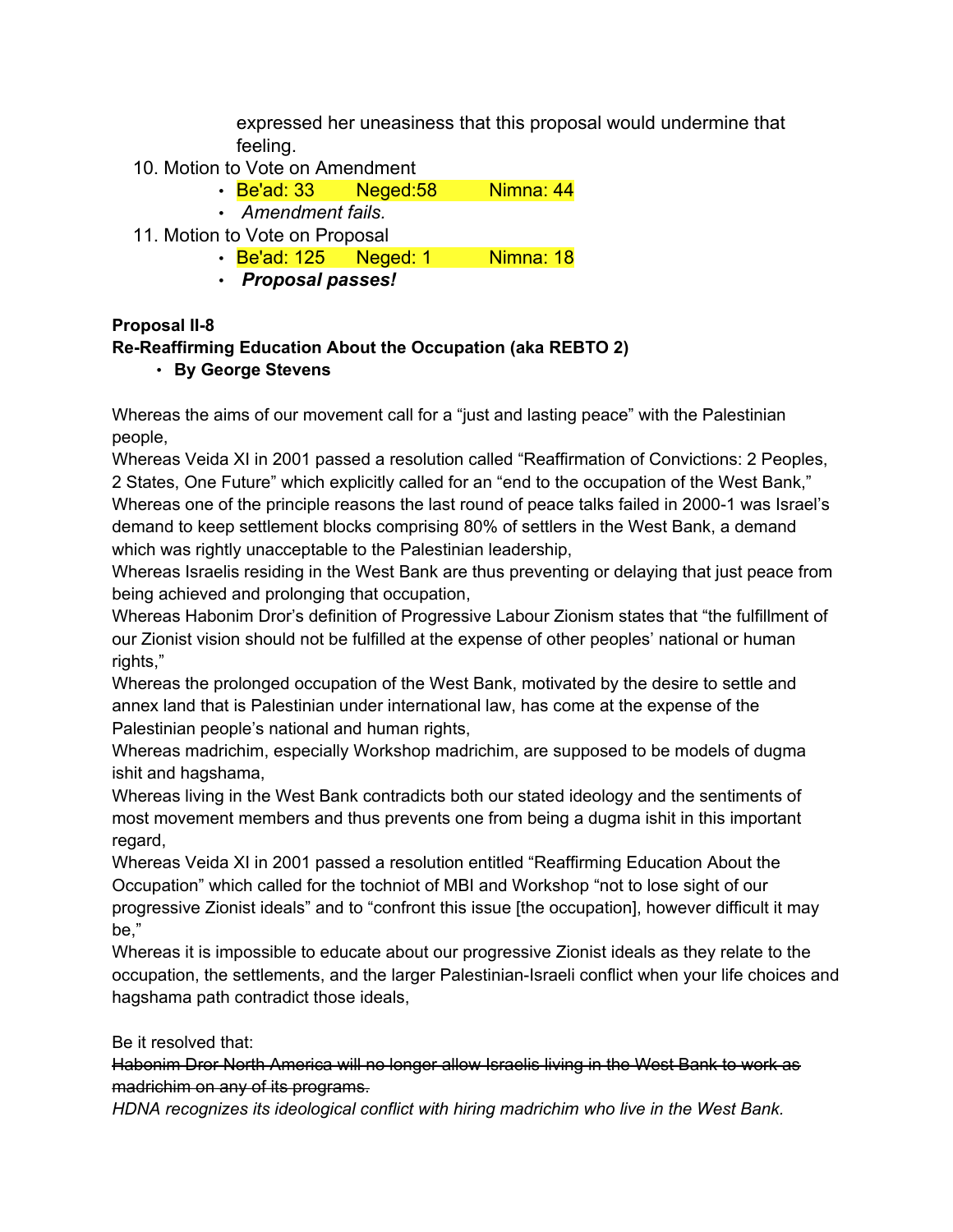*To this end, HDNA will engage the partner organization in a dialogue when a madrich applies for a program whose living situation comes into conflict with HDNA ideology. The final decision as to whether or not to higher said madrich/a will rest in the hands of the appropriate leadership of HDNA and the partner organization, who will make the decision based on movement beliefs and ideology at that time.* (George Stevens and Shawn Gutman)

This proposal does not apply to any people currently working for an HDNA program, and is not meant as an attack against them.

- 1. Questions of Clarification
	- To what extent are HHVH members involved in the territories and how are HHVH madrechim hired?
		- Insert rhetorical questions and inchoate jargon about "process" and" dialogue" here  $--$  [  $\qquad \qquad$  ]
- 2. Motion to Caucus
	- A malaise (possibly of post-modern origin) settles onto the Veida. On the one hand, we don't support settlements. On the other hand, sometimes there's no accounting for where you live. On the third hand, kids, sure--but why can't adults be held responsible for where they live. On the fourth hand, who *really* knows what HHVH's intentions are...

3. Motion to Temporarily Suspend the Rules by Chavera Dara Silberman so that her sister (current yoshev rosh) can explain about the Alon Plan and HHVH's relationship to it.

- Rules are temporarily suspended and light is shed.
- Chavera Jacki Silberman remains "stepped down" for the duration of this discussion
- 4. Motion to Debate
	- A semi-fierce confrontation ensues between the proposal's author and sitting representative of HHVH Chavera Sivan Bamberger, with the former claiming that in our hiring process we turn a blind eye to the central crises of contemporary zionism--The Occupation--while the latter eloquently defends her brethren. Some fringe characters suggest that, while the spirit of the proposal is agreeable, it is practically out of step with movement practice and precedent.

5. Motion to Amend by Chaver Shawn Gutman (in collaboration with author, as noted above)

- *Amendment is friendly!*
- 6. Motion to Vote; seconded
	- Be'ad: 60 Neged: 29 Nimna: 23
	- *Proposal Passes!*

**Proposal II-9:**

**Safety First**

• **By Josh Rofrano**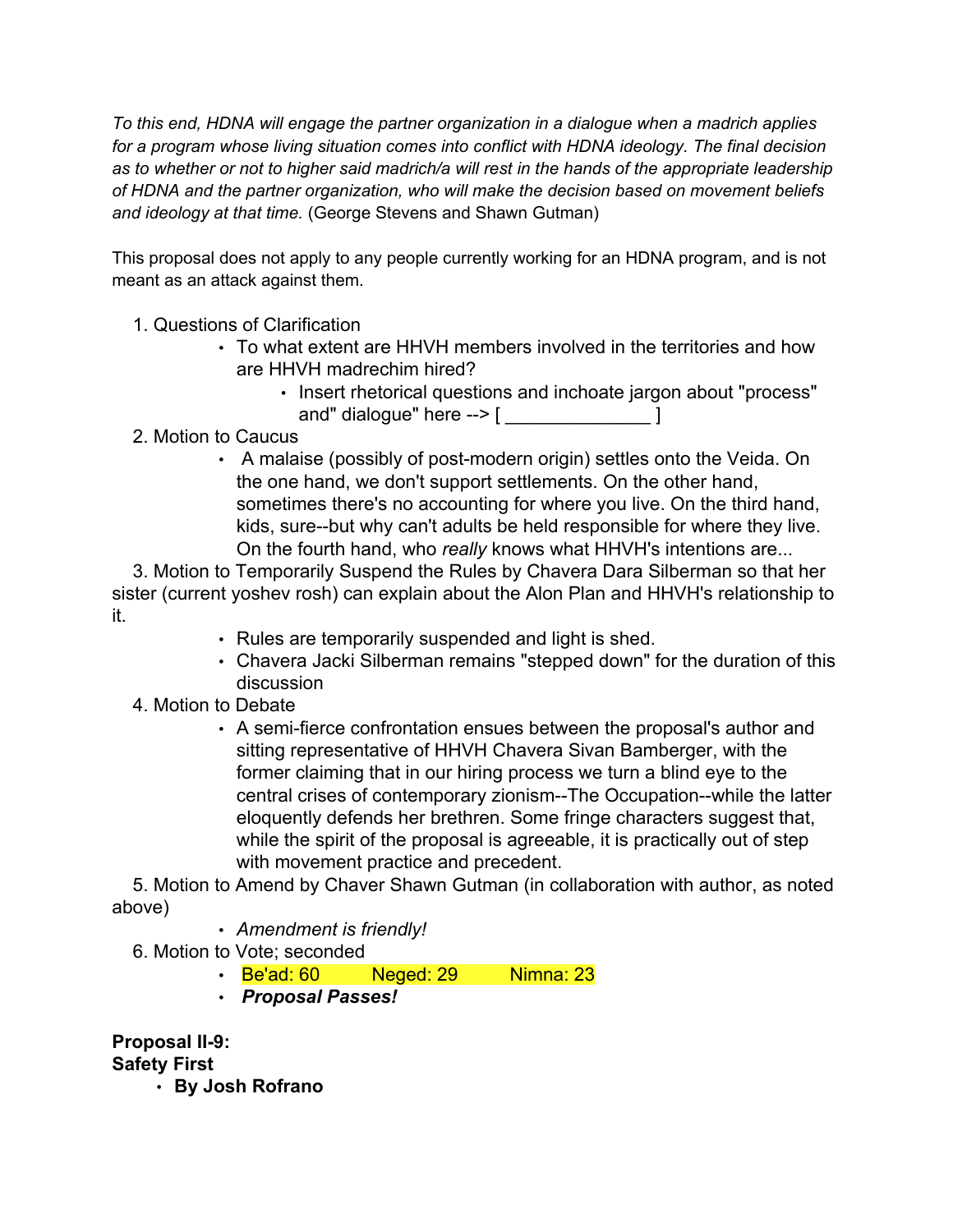Whereas there is currently no protocol in place in the event that a mazkir/a t'nua that is running uncontested is not elected…

Be it resolved:

That in the event that a mazkir/a tnua candidate is not elected by the veida; a Mazkir/a T'nua volunteer shall be appointed by the mazkirut artzit, to either act as Mazkir/a T'nua for an interim period of 3 months or be the Mazkir/a Tnua until a new one is found *through an application process (Adam Mayer)* (using the guidelines laid out in the constitution) who is not the nominee in question who was not elected. If no one is appointed by the mazkirut artzit then the nominee who was not elected by the veida shall be the mazkir/a t'nua.

*Until such case as the constitution is amended, this resolution shall be non-binding (Gil Browdy)*

- 1. Questions of Clarification:
	- Can the MazArtz appoint themselves?
		- Yes
	- Would there be an application procees? Application and then MazArtz will appoint them?
		- MazArtz should know who would be a good candidate. There could be an application process....I guess.
	- What are the guidelines?
		- Article 6 section 10.
- 2. Point of Information by Chaver Gil Browdy:
	- This might contradict the constitution. Article VI section 10—"the mazkir/a shall be elcected to the Mazkirut Artzit for a two-year term…at veida."
- 3. Motion to Amend by Chaver Adam Mayer (noted above)
	- *Amendment is friendly!*
- 4. Motion to Amend by Chaver Ben Wolcott
	- Amendment would add "Let it further be resolved that once the m appointed by MA has found a potential candidate or candidates, let there be a conference call so that all voting members can hear the message/ platform of the candidate."
	- Amendment is unfriendly
- 5. Motion to Amend by Chaver Gil Browdy (noted above)
	- Amendment is friendly!

6. Proposal withdrawn to be re-submitted at the coming veida as a constitutional amendment.

# **Proposal II-10**

# **You Can't Scare Me I'm Sticking To The Union**

• **By Ethan Miller**

Whereas Veida XIV proposal II-8: Salute Your Shorts passed with an overwhelming majority, Whereas A lot of Machaneh and Ken paraphernalia are still being made in sweatshops,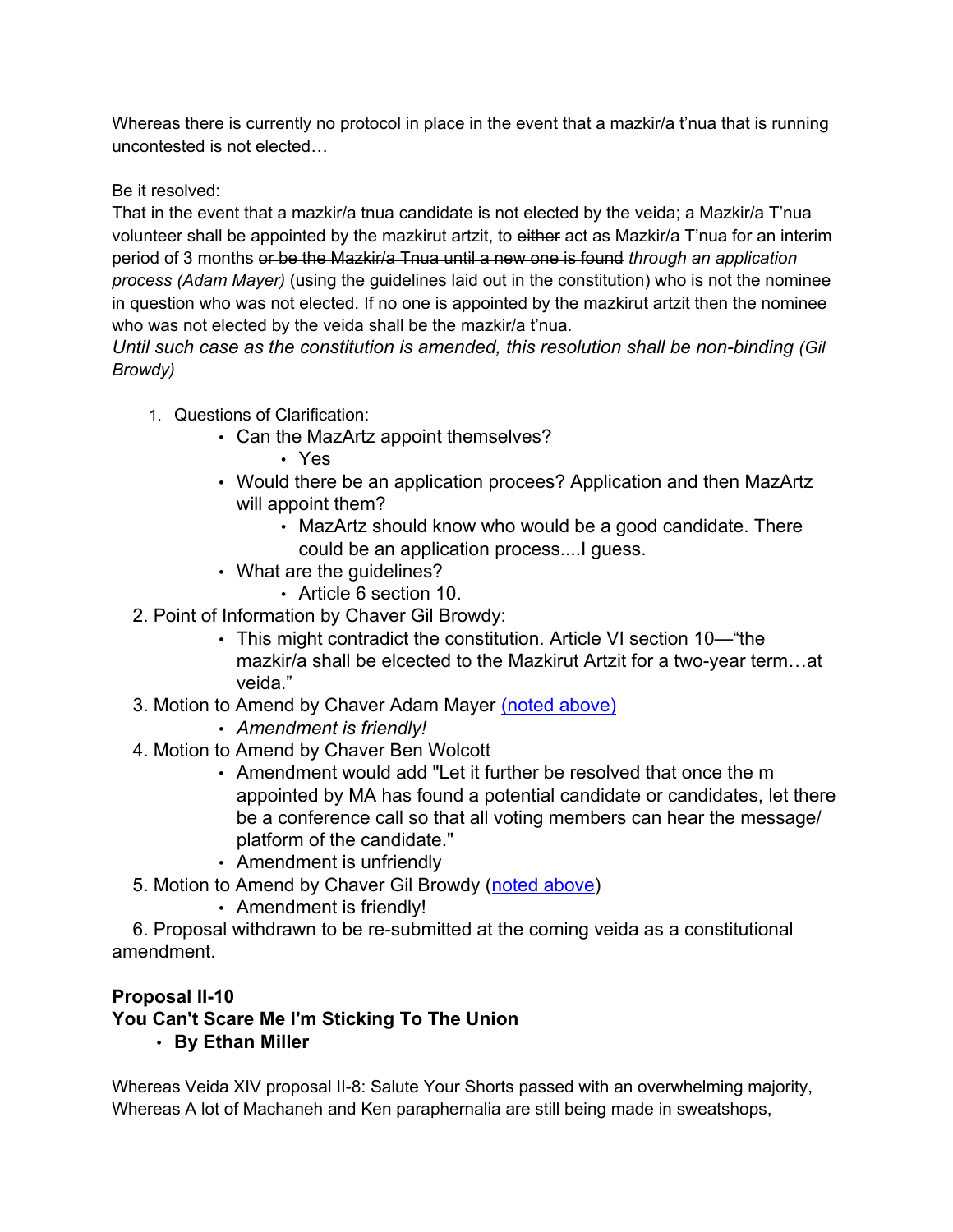Whereas Habonim Dror still fiercely seeks social justice,

Whereas Direct Action gets the goods,

Whereas Sweatshop-free products are not always more expensive than their sweatshop-made counterparts,

Whereas These products can not get cheaper unless we support the companies making them, Whereas 75% of Americans (sorry Canadians) say that they would pay up to 25% more for Ethically Produced Clothing1,

Whereas Even companies that produce their products while paying fair wages in first-world industrialized countries such as the United States may still oppress their workers 2, Whereas the only way a company can truly respect the rights of their workers is if the company is a union-shop or a cooperative,

Therefore, let it be resolved that the Mazkirut Artzit shall appoint someone to compile a comprehensive list of unionized companies and cooperatives that produce products which can be bought wholesale and can be printed upon. Let this list also include printing companies. Let it be also resolved that this list shall be distributed to every macheneh, eizor and ken. Let it be further resolved that all paraphernalia bearing the Habonim Dror semel shall be required to be produced by a union shop or cooperative.

*Let the responsibility to ensure that this resolution be followed be placed upon roshei machanot, roshei eizor, roshei kenim, and other madrichim for sh'chavot that intend to produce parphenalia* (Ethan Miller)

- 1. Motion to Caucus
	- The assembled chaverim are generally supportive of the proposal and collectively bewildered as to why the author felt the need to write a proposal instead of just the suggested list.
- 2. Motion to Debate by Chaver Gil Browdy
	- Chaver Gil Browdy congratulates the author for his bravery in assuming the awesome mantle of leadership associated with compiling this list. Not to be outdone Jon "my blood is redder than yours" Psotka "rises strongly in support of the proposal" and offers a homiletic to the historical import of garment workers in Jewish American history in general and Jewish Leftist history in specific.
- 3. Motion to Amend by Chaver Ari Feinberg
	- Amendment would introduce language that allows silkscreening semels on non-union clothing.
	- Amendment is unfriendly
- 4. Motion to Acclaim
	- Objection raised by Author himself who, intrigued by the possiblity of performing a [public-act of self-love](http://www.texaschapbookpress.com/magellanslog101/probsmodsexuality/contortionist.jpg), adds an 11th hour amendment and performs said act. Fowl.
	- Motion to Acclaim revived by a visibly shaken Chavera Leora Kanter
	- Proposal Acclaimed!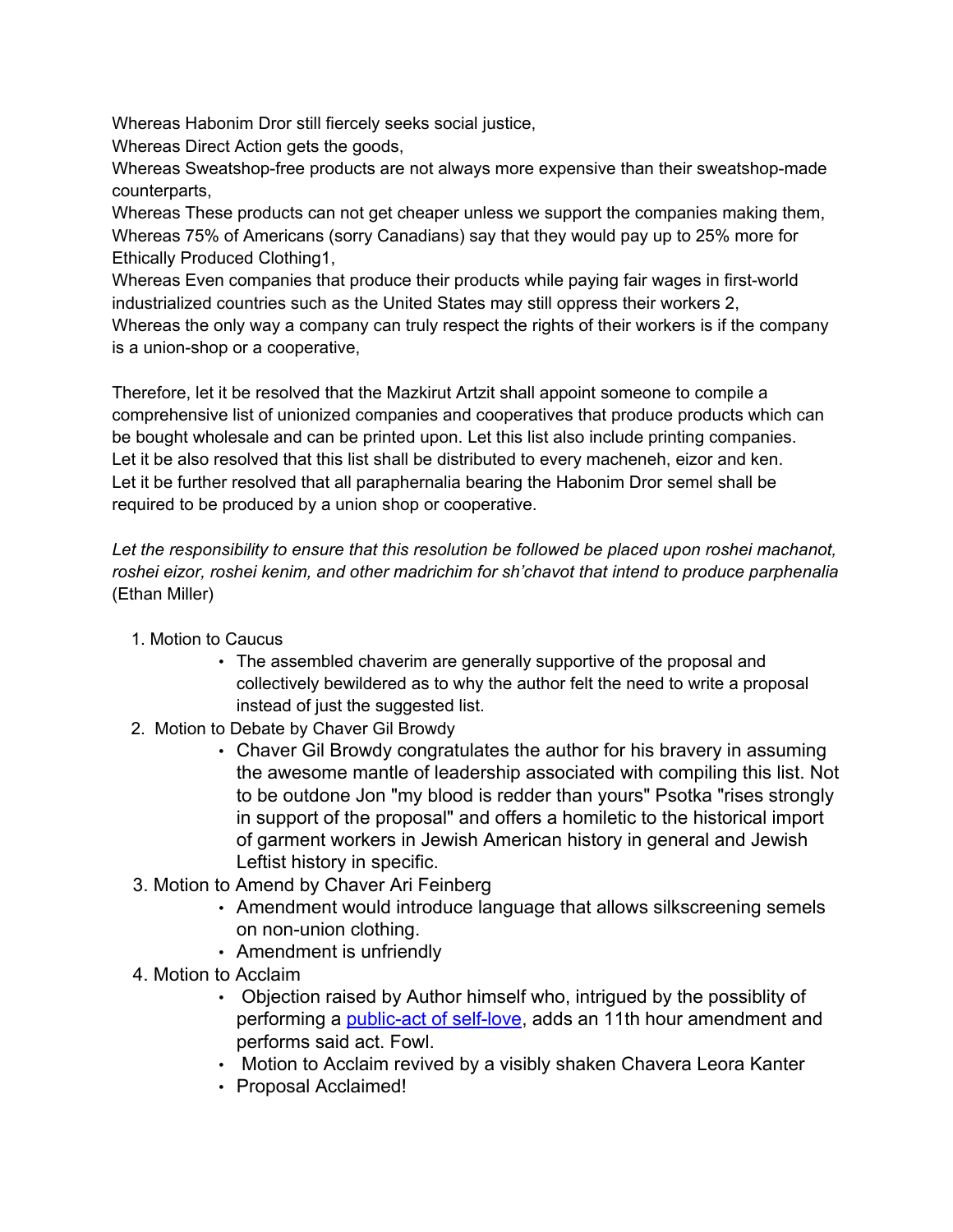Proposal II-9

Liar, Liar, Pants on Fire: An Ethical Dilemma for the First Grade

• By Ben Wolcott

Whereas the basis for the most powerful chinuch can only occur in a trusting and open envrionment;

Whereas any lie negatively affects this open atmosphere;

Whereas lying to chanachim is never helpful and often detrimental, unless its educational purpose is clearly explained and defined to chanachim later;

Whereas it is always possible, if not easy, to say "I can't explain";

Whereas any movement member of any age is reasonable enough to understand that there are certain concepts beyond their understanding;

Whereas the atmosphere is which a joke or a lie is told is often similar to that of peulot because of the nature of machaneh;

Whereas pretending that this atmosphere changes during peulot can only hurt the movement; Whereas chanachim need to believe that they are being told the truth in peulot;

Whereas blatant lies diminish respect for movement members and the movement as a whole; Whereas lying has become an acceptable part of our culture;

Therefore let it be resolved that movement members in a hadracha roled will attempt to change the deceptive aspects of HDNA's culture

Furthermore, let it be resolved that this topic will be discussed during construction every summer and during movement-wide gatherings.

### 1. Questions of Clarification:

- What about lying about Special Day or Revolution?
	- Surprises are OK, as are "mind-fucks" in safe, closed, peula settings where everything is duly cleared up.
- 2. Motion to Caucus
	- Caucuses are mixed. People like lying to kids. Especially white harmless lies that leave them looking like idiots and you laughing. Chaver Simon Weiner adds that this is really an issue between individual chanichim (Chaver Max Gutherz, for example) and their individual--some might say oversensitive--chanichim (Chaver Ben Wolcott, to pick another at random) and oughtn't be a veida proposal.

3. After a last moralizing flurry the proposal is withdrawn to a standing ovation and volley of empathetic cheers.

Plenary Session III Elections

1. Voting procedure explained by Chaver Gil Browdy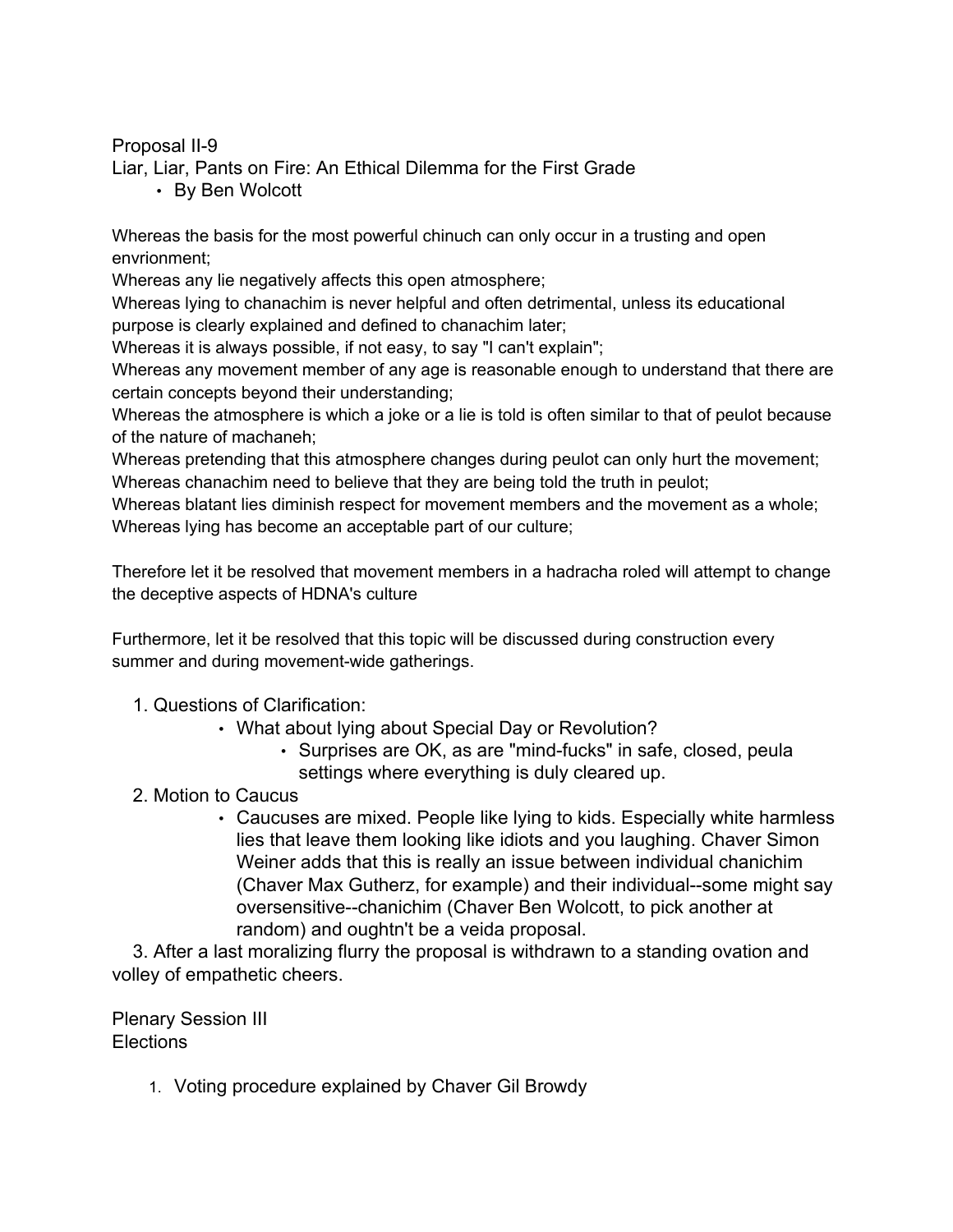- 2. Chaver Shawn Guttman, upcoming candidate for Mazkir Tnua, shares with the movement a bit of himself and his vision.
- 3. Aforementioned voting procedure is proceeded through.
- 4. *12:09 a.m December 26, 2007: Chaver Shawn Guttman will be our next Mazkir Tnua!*

Plenary Session IV Programs Proposal IV-1 **The "P" is silent (but crucial)** By the Mazkirut Artzit

Whereas "Psotka" is an awesome name;

Whereas Jonathan Psotka is a renowned authority on socialism and all of its varieties; Whereas George W. Bush and Osama bin Laden have jointly declared that Jon Psotka is the greatest obstacle in the way of both neoliberal capitalist hegemony and the destruction of the state of Israel;

Whereas he plays the banjo;

Whereas Jon has rendered his services to the movement at countless times and at countless machanot, seminars and movement events as a driver, techni, madrich, and scholar; Whereas all respect and admire him;

Let it be resolved that Jonathan Mark Psotka be awarded the title of "Hero of the Movement" in recognition of the work he has done and his dedication to Habonim Dror North America, and let him be admitted to all of the rights and privileges that this status confers.

- 1. Questions of Clarification
	- If Psotka were a superhero would he doubtless be Captain America? • Not sure, maybe batman.
	- Is there a medal or sash?
		- When we find something appropriate.
	- Why is this in programming?
		- Because Hero of the Movement is a program the movement offers.
	- Can you clarify rights and privileges?
		- I'll let you clarify.
	- Any precedent for Hero of Movement?
		- Only once before, to David Ben Gurion.
	- If someone were to do something as great as Comrade Psotka, would that person replace Jon as Hero? And does the title expire like 'employee of the month'?
		- Can only be given out every 50-100 years, and lasts forever. Equal to Ben Gurion.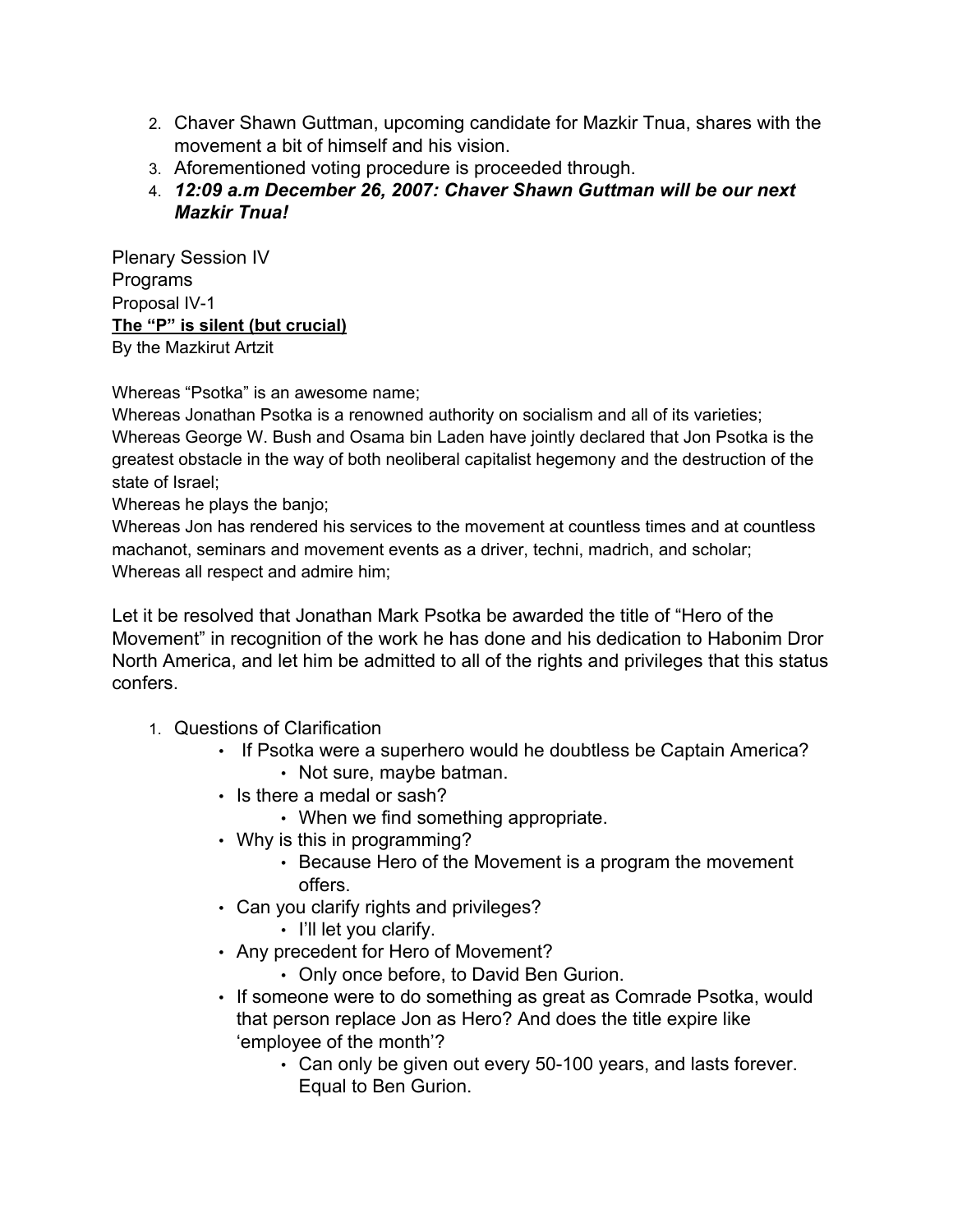- Is the fact that he crashed rental van at fall mercaz taken into consideration?
	- This is a movement about striving to be better and he drives again!
- 2. Motion to Acclaim by Chavara Kara Seagull
	- Objection raised by Chavera Jessie Karsif, with Motion to Amend
	- Amendment would add: "Whereas Jon has voluntarily rendered his services"
	- *Amendment is Unfriendly and Withdrawn*
	- *Motion Acclaimed!*

# **Proposal IV-2 Sprechen Sie Hebraisch**

• **By Arik Davidson**

Whereas Workshop is a long term program that seeks, in part, to educated Israel's youth and build connections with Israel's society;

Whereas many chaverim of HDNA do not proficiently speak Hebrew;

Whereas Hebrew is the national language of Israel;

Whereas one of the best ways to communicate with people is in their own languages,

Therefore be it resolved that a goal of Workshop's Boneh, or future equivalent, be to have participants become proficient in the spoken language of Hebrew.

1. Proposal Withdrawn and merged with Proposal IV-3

# **Proposal IV-3**

### **Ivrit Daber Ivrit**

# • **By Jake Fram, Sophia Blumenthal, and Matan Naamani**

Whereas Workshop is aimed to be an intense leadership program for the future of the movement

Whereas HD advocates a progressive, effective and long-term education in areas of various Jewish, and Zionist values including Hebrew language education

Whereas as we are advocates for making aliyah and/or creating a more progressive Israeli society.

Whereas it is essential that the leadership of HD can speak Hebrew to the best of its ability, Whereas it is important that Ulpan teachers understand both how to teach Hebrew and the movement ideal of informal learning

Whereas workshoppers MUST know Hebrew well to be effective on kaveret and to work with chanichim who have little or no understanding of English

Let it be resolved that Habonim Dror will strive to ensure that all Ulpan teachers on workshop are accredited in teaching Hebrew language and/or have experience in teaching Hebrew to youths.

Also, said Ulpan teachers must be completely bilingual in both Hebrew and English.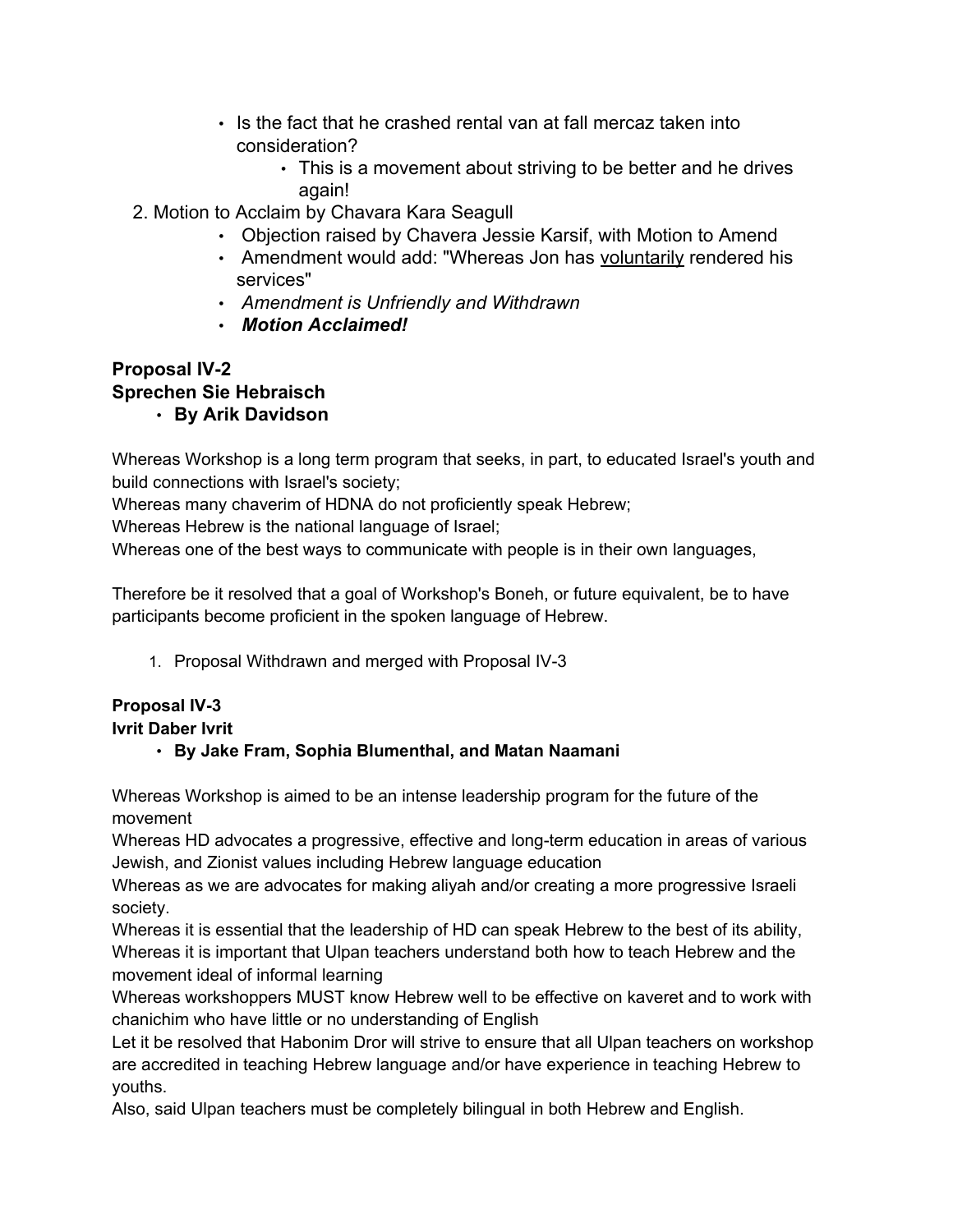Also, let it be resolved that appropriate time be alloted to teaching Hebrew language. This proposal is aimed to be in effect by the start of workshop 58.

- 1. Motion to Debate by Chavera Laura Merill; seconded
- 2. Motion to Caucus by Chaver Gil Browdy; seconded
	- Caucuses were mixed about the proposal for a real mixture of reasons. Though the spirit of the proposal was lauded, many chaverim wondered if teacher accreditation was not a "red herring", so to speak, and the real reason Workshopppers weren't learning Hebrew was because they didn't care. There was also general confusion as to how several pre-Workshoppers became such experts on Workshop Hebrew education.
- 3. Motion to Debate
	- Anecdotes aplenty filled the room, leading many chaverim to wonder under their breath if they wanted cheese with that whine. Chaver Gil Browdy pointed out that Veida is not the best forum to resolve personal grudges, while Chavera Jacki Silberman pointed out that, since both Chevrei K-LO and Leon Schneider, who are, were, and probably will be in charge of Hebrew education at Boneh, this whole debate could be bypassed by just a simple talk to them.

4. After much hubbub the authors re-worked their much maligned proposal to read thusly:

> • *Whereas Workshop is a long term program that seeks, in part, to educated Israel's youth and build connections with Israel's society; Whereas many chaverim of HDNA do not proficiently speak Hebrew; Whereas Hebrew is a national language of Israel; Whereas one of the best ways to communicate with people is in their own languages,*

*Therefore be it resolved that a goal of Workshop's Boneh, or future equivalent, be to have participants become proficient in the spoken language of Hebrew, and that a greater emphasis be put on Hebrew education than has been in previous years.*

- 5. Motion to Vote; seconded
- 6. Motion to Acclaim; objections
- 7. Motion to Debate; seconded
	- General feeling is that this version is better but still not perfect
- 8. Motion to Temporarily Suspend Rules
	- Be'ad: 53 Neged: 33 Nimna: 31
	- Motion to Temporarily Suspend Rules fails.
- 9. Motion to Vote
	- Be'ad:51 Neged:23 Nimna: 42
	- *Proposal Passes!*

Proposal IV-4

A Call to Begin Some Valuable/Constructive Sibling Rivalry

• By Leora Kanter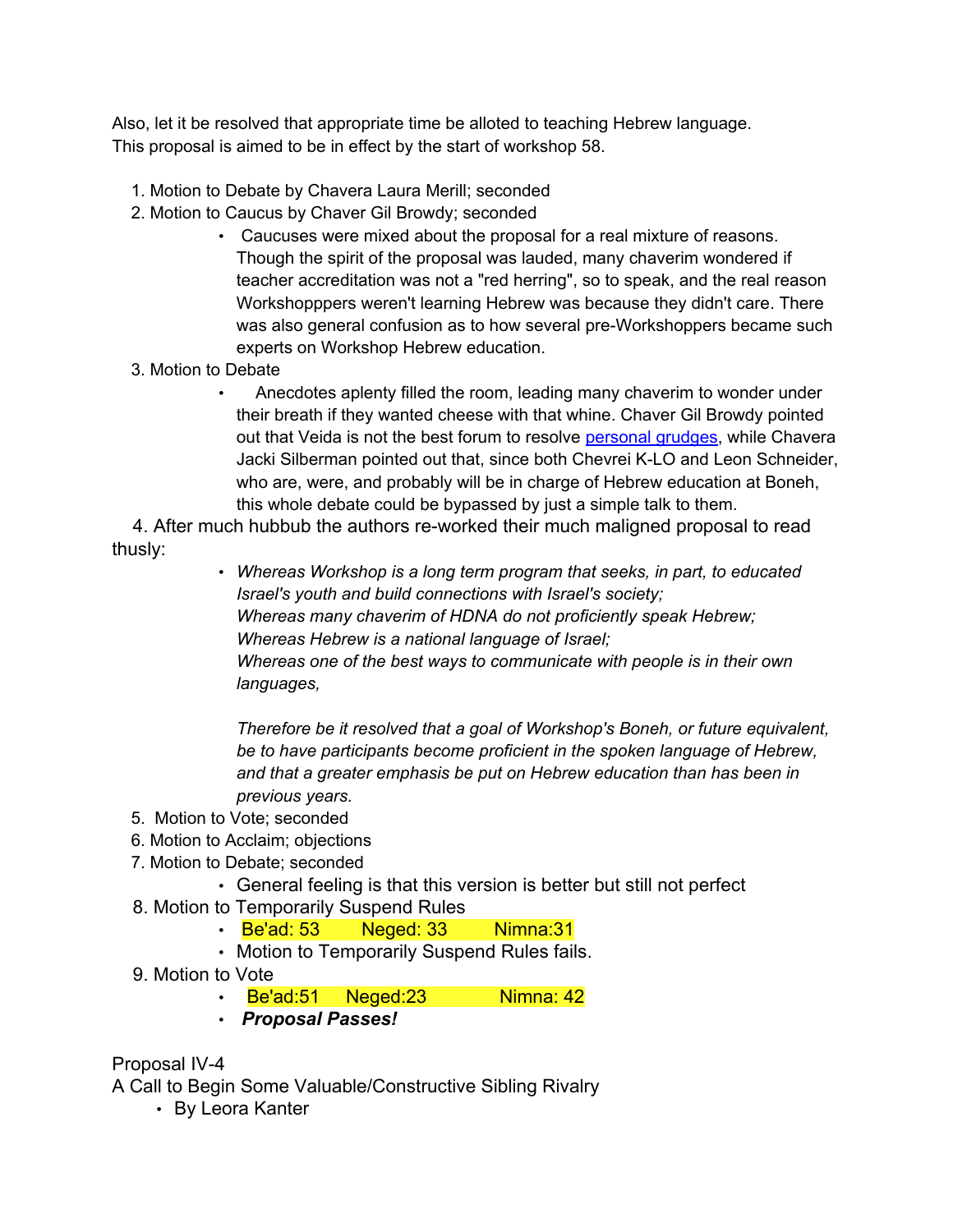Whereas last summer on MBI Tet Zain, movement nachshonim were misinformed about a core aim of our movement by a member of the Tnuat Bogrim and

Whereas this misinformation caused massive turmoil in the misinformed kvutza which resulted in many of said members feeling isolated from and/or disillusioned with the movement Whereas the intensive programs currently being run for the leadership and future leadership of HDNA at the most vulnerable points of their HDNA education are being run by the Tnuat Bogrim and Hanoar HaOved VHaLomed and

Whereas the Tnuat Bogrim are graduates and not members of Habonim Dror North America and madrichim from Hanoar HaOved VHaLomed are members of the sister movement of Habonim Dror and not Habonim Dror North America and

Whereas we value the relationship that we as a movement have with the TB and HHVH and want their involvement in our leadership programs to continue to be relevant as we grow and change as a movement

Be it resolved that Habonim Dror North America initiate a dialogue with the Tnuat Bogrim and also all members of HaNoar HaOved VHaLomed who wish to be madrichim of HDNA leadership programs about the ideological inconsistencies that exist between HDNA the TB and HHVH. These individuals should be encouraged to attend our movement seminars in North America and to join the HDNA listserv, to engage in a more equal dialogue with movement ma'apilim and so that we can all understand and appreciate the differences in each of our respective movements' visions for the future.

Additionally, we as HDNA urge the Tnuat Bogrim and HaNoar HaOved VHaLomed to respect these inconsistencies by teaching their personal ideologies separately from our movement's ideology. The national mazkirut should monitor this process and this issue should be revisited the next movement-wide veida.

Let it be noted that this proposal is not in any way meant as an attack on the Tnuat Bogrim or HaNoar HaOved VHalomed or any of their members, who we greatly respect and whose role in our programming has inspired and challenged us as individuals and as a movement, but rather an acknowledgment of educational inconsistency and a call for HDNA to take a greater responsibility for their leadership programs.

### 1. Motion to Caucus

• Concerns were voiced that, once again, this proposal was the result of a personal grudge and that, though this may be a relevant issue, this was not the proper format to be resolving it.

### 2. Proposal Withdrawn.

### **Proposal IV-5**

**Workshop-It's Getting Better All the Time**

• **By Mazkirut Artzit**

Whereas the Workshop tochnit continues to get stronger educationally Whereas Workshop has become more demanding and has more expectations than in the past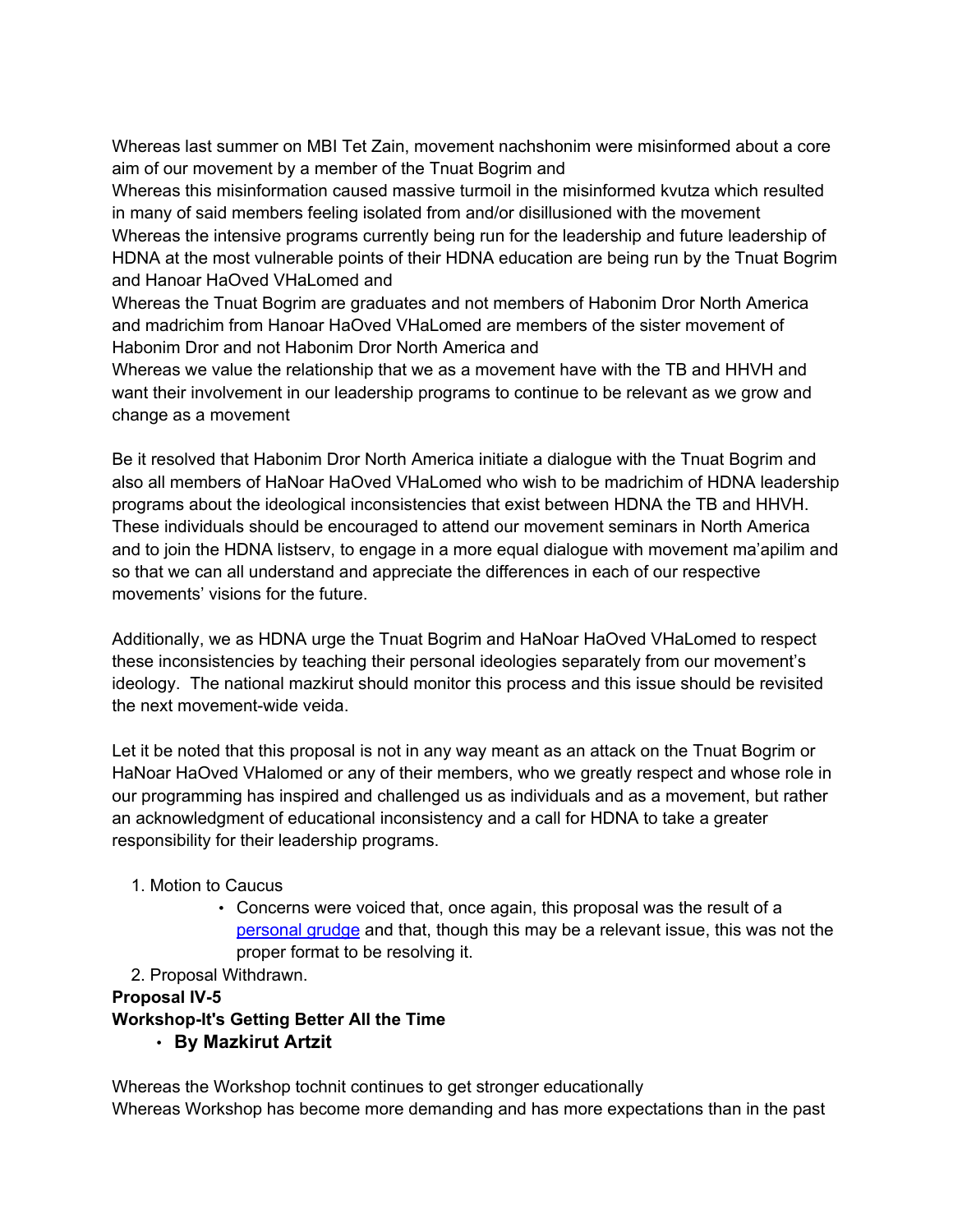Whereas fostering a better preparation process will strengthen the tochnit and the Workshop kvutzot experiences.

Therefore let it be resolved that

All Pre-Workshoppers considering going on Workshop shall attend Winter Seminar to take part in a Pre-Workshop seminar.

Participation in this seminar will be a factor taken into consideration in the application process.

### Dialogue:

- Discussion centered around clarifying how much attendance at said seminar would taint or polish someone's Workshop application and expressing fears that increase alienation between Workshop-aiming and non-Workshop-aiming members of schavot.
- 1. Motion to Vote; seconded
- 2. Motion to Caucus; seconded
	- There was general agreement that beginning the Workshop education process before Workshop was a vaguely good idea, but disagreement as to if this was the best way and when and whatnot.
- 3. Motion to Debate; seconded
	- Nothing too new came out of the debate except Kara Seagull used the expression "carrot/stick" situation, several Chaverim expressed their discomfort with Winter Seminar being the seminar site and Mazkirut Artzit stressing that they understand that the first one has the potential to be alienating at first, that they will work their hardest to try and make it not so, but that the important thing is setting the positive precedent, after which it won't seem hardly as alienating.
- 4. Motion to Vote
	- **Be'ad: 54 Neged: 12 Nimna: 7**
	- *Proposal Passes!*

### Proposal IV-6

What's Your Job Again?

• By Jacob "Moose" Hill & Yonah Meiselman

WHEREAS Habonim Dror programs divide responsibilities amongst its members, WHEREAS Habonim Dror programs aspire to be flexible to the needs of the participants, WHEREAS criticism as well as requests for change are impossible for an individual who does not know who to go to in order to initiate change,

WHEREAS Nachsonim and Ma'apilim should be largely responsible for themselves, with guidance from other Nachsonim and Ma'apilim,

THEREFORE let it be resolved that, in any movement program for Nachshonim and/or Ma'apilim, a time is included for the individuals running the program (or the planners of the program), to take the time to explain their responsibilities as the acting Madrichim, as well as the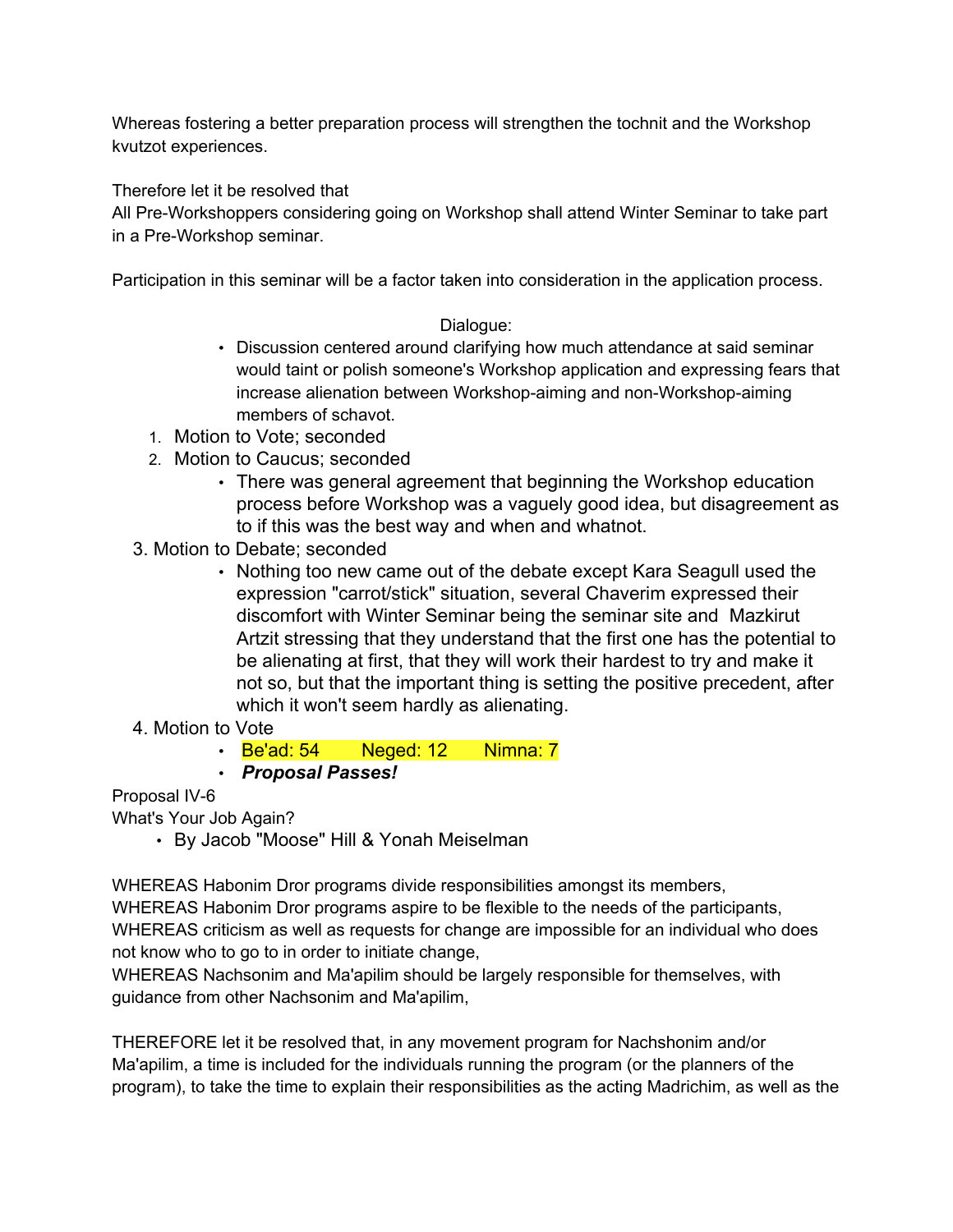responsibilities of the program participants to eliminate confusion and help to allow for fluid change.

- 1. Motion to Vote
	- Be'ad:47 Neged:24 Nimna:24
	- *Proposal Passes!*

### **Proposal IV-7 What is a Kvutzah Without Each Other** • **By Ethan Miller and Ari Feinberg**

Whereas HDNA stresses the importance of kvutzah,

Whereas with the exception of MBI, Workshop and Seminar Horef, there is not currently any time where one whole national kvutza can be together as one kvutzah,

Whereas at the post-MBI age the concept of national kvutzah is still very young and needs to be strengthened

Whereas strengthening the younger kvutzot now will allow them to be more effective future leaders of the movement

Whereas Children are our future, teach them well and let them lead the way

Whereas the HDNA constitution states that an aim of the movement is "To develop within [HDNA's] members the will to realize their own capabilities and to develop a collectivist attitude to actualize the movements goals",

Whereas the lack of kvutzah reunions effectively diminishes a collectivist attitude Whereas the absence of collectivist attitude effectively weakens the kvutza and in turn the movement

Therefore, let it be resolved that the old Madatz Mifgash, or some alternative summer mifgash program for all Madatzim be reinstated as a program opperated by HDNA.

Let it also be resolved that this be done in a way to minimize the monetary expenditures of HDNA and its members.

Let it be further resolved that this shall happen at a point in time in which the Madatz tochniot chinuch are not disrupted.

1. *Proposal Withdrawn.*

Proposal IV-8

Habonim's Plan For World Domination

• By Yochanan Danoff, Yelena Adelman, and Leora Kanter

Whereas hagshama, social justice and chinuch are 3 of our aims,

Whereas service learning is a direct form of those aims,

Whereas we, Yoki, Leora, Yelena and other maapilim greatly desired to go on the Biloxi service learning trip this past May and unfortunately could not,

Whereas the service learning trip was an overwhelming success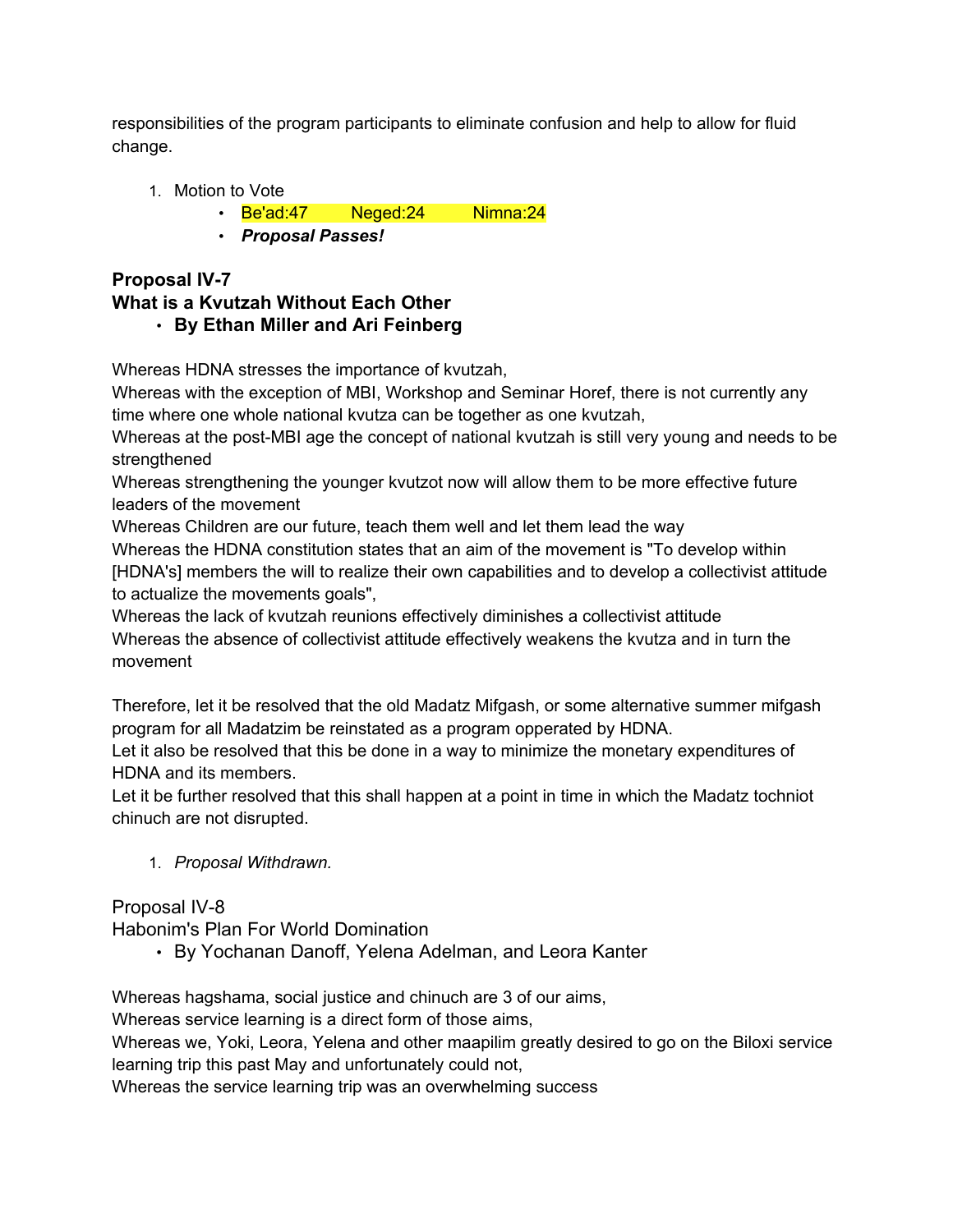Whereas service learning in a Habonim framework is a communal experience that promotes overall maapilim kvutza.

Let it be resolved that:

A maapilim service learning trip be organized and run annually by Mazkirut Artzit and other interested movement members. Let the tochnit of the first service learning trip serve as a model for future programs. However let the tochnit be adaptable to the current needs of North America.

1. Motion to Acclaim

### • *Proposal Acclaimed!*

Plenary Session V – Machanot & Kenim

### **Proposal V-1**

### **Tilting the Balance of Power**

### • **By Aaron Greenblatt and Jacki Silbermann**

Whereas Habonim Dror is a YOUTH movement,

Whereas we disseminate our educational/political/social goals primarily during the summer,

Whereas the cultural/social relevancy of the movement in the future relies upon the unity of the rashim's vision and the coordinated implementation of their educational visions,

Whereas each machaneh has experienced and will experience times where they lack qualified rashim,

Whereas the camp committee at each machaneh creates its own process to hire the rosh, not necessarily cohesive in the ways and means to reach these goals,

Whereas the voting members on the camp committee may or may not be YOUTH and are not necessarily connected to the tnuat bogrim, Habonim Dror Olami, Israel, Hebrew, progressive Jewish culture, and the educational/political/social renaissance currently taking place in HDNA,

Whereas the camp committee plays a vital role in keeping HDNA's machanot financially solvent and legally tenable,

Let it be resolved that we unite the concerns, interests, and perspectives of HDNA's seven camp committees and HDNA's leadership by creating an organized and integrated approach to propel our movement to new educational heights and an increasing social/culturally relevancy in North America by the following:

To create a va'ad on each machaneh's tzevet during the summer. This va'ad will compile potential candidates for rosh and other mazkirut positions from that machaneh for the following year based on machaneh/educational experience (both within and without the movement), and amount of movement processing undergone.

One representative from each local va'ad will form a national va'ad that processes the seven lists; It is necessary that the camp committees work together with this va'ad and utilize this database for potential rashim and other mazkirut positions.

Furthermore, this va'ad will take the responsibility of contacting these candidates and facilitating the decision making process. *This process will strive to be completed by September 1st. (Shawn Guttman)*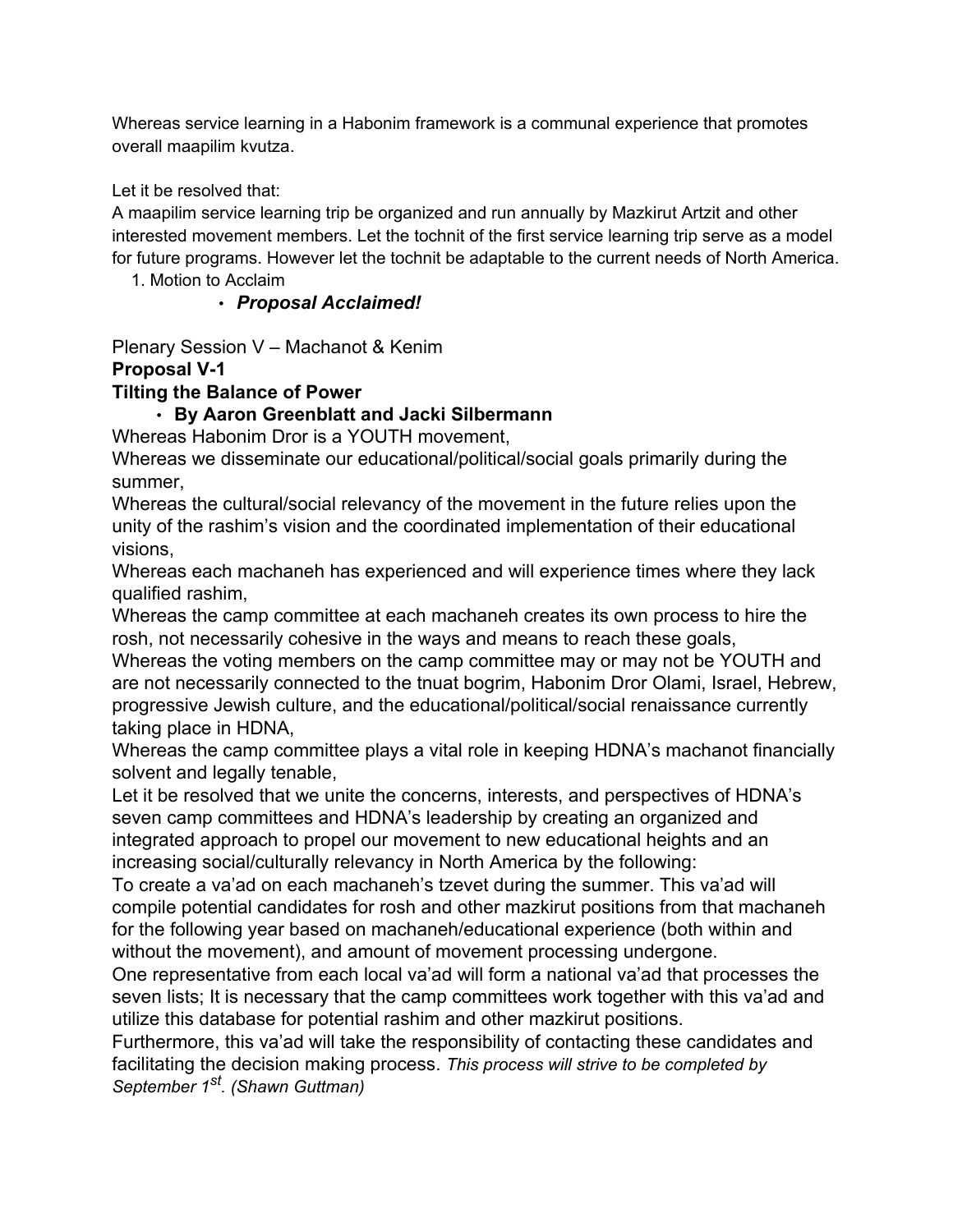I propose this process will take two years to prove in a sign of good faith to the camp committees and the Camping Association we are willing and capable of taking more responsibility in deciding future HDNA leadership. Through our perseverance, we WILL create an understanding and more profound dialogue between the camp committees and ma'apilim.

I further propose to institutionalize two madrichim, one a member of tzevet and the other a local ma'apil, with a voice and a vote in the rosh decision making process. Therefore, we will achieve a more delicate balance of power between the perspective/interests of HDNA movement members and camp committee members. This process will be anonymous and discrete so as to avoid any conflict of interest between the ma'apilim and the incoming rosh.

- 1. Motion to Caucus
- The proposal was widely felt to be of strong heart and solid intent, though there were some practical qualms expressed, for example, who facilitates the process and how it applies to machanot going through different schedules.
- Motion to Debate
	- The merits and detriment of relative vagueness were the center of discussion, with some arguing that vagueness was a strength that could lead to deeper "prOcess" while others claimed that it should be made much less vague because the camp committee is full of "adults" who hate fog and love loopholes.
- Motion to Acclaim by Chaver Gil Browdy
	- *Proposal Acclaimed!*

### **Proposal V-2**

### **The Mitbach Revolution Will Not Be Televised**

• **By Josh Waimberg, Toni Hellmann, and Adam Shapiro**

Whereas both madrichim and chanichim eat food on a regular basis;

Whereas the mitbach is a vital and necessary part of any machaneh or other Habonim Dror extended function;

Whereas the mitbach is an untapped resource for chinuch and movement education;

Whereas it is in line with the aims of Habonim Dror to participate in the creation of a new social order and to promote the democratization of the Jewish community;

Whereas an effective means of realizing these aims is by advocating and fostering change in North American institutions that are threatening environmental and social sustainability; Whereas the food industry is one of the above said institutions, and one that is regularly employed at Habonim Dror functions;

Let it be resolved that:

Wherever and whenever possible in a movement structure (machaneh, seminars, kenim), the mitbach will be used to actualize movement values by educating chanichim on food issues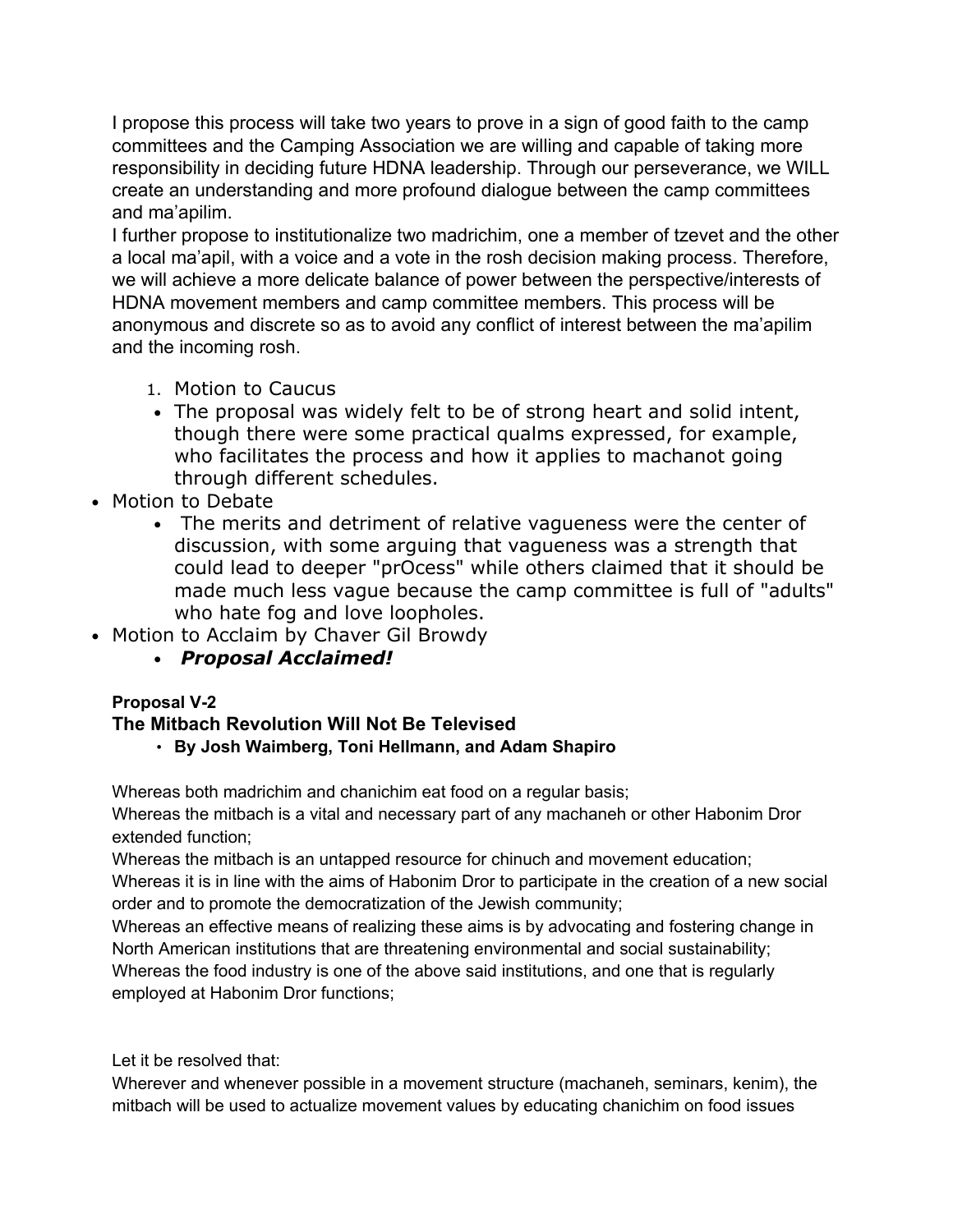through movement structures, purchasing locally grown and/or organic produce, using less processed food products, etc.

Furthermore,

The Galil Mitbach Tochnit Chinuch will be sent as a resource to every machaneh, and a Moetzet Mitbach will be established to promote dialogue and development between the Roshei Mitbach at all machanot.

- 1. Motion to Acclaim
- Objection
- Motion to Vote
	- Be'ad: 95 Neged: 6 Nimna: 13
	- *Proposal Passes!*

#### **Proposal V-3 How Nachshonim Got Their Groove Back** • **By the Mazkirut Artzit**

WHEREAS the 11th and 12th grade high school years are formative in one's movement development

WHEREAS crucial decisions about workshop and college location are made during these years; WHEREAS a movement life is one of constant and continuous education and self-questioning; WHEREAS the presence of an external figure who can pose important questions is essential to the movement process;

WHEREAS our young leadership need guidance;

### Let it henceforth be resolved that:

Every eizor will appoint a person or tzevet of persons to be responsible for the hadracha of the 11th and 12th grade members of the eizor.

The mesimot of the people so charged will include but not be limited to: kesher between these schavot and the leadership in their eizor, hadracha training, educational enrichment, guidance and challenging on questions relating to future movement and life decisions, and gibush.

- 1. Motion to Acclaim
	- *Proposal Acclaimed!*

### **Proposal V-4 The Land Before Timeline** • **By Iris Lapid**

Whereas the current mazkirut hiring process lacks unity among all machanot.

Whereas leaders in the movement should be taking responsibility for the movement as a whole. Whereas candidates for mazkirut and madatz madrichim positions who want to work at more than one machaneh could potentially be foced into making their decision based on which Rosh was hired first and without regard for the balance, strength and cohesion of the various mazkiriot within the movement as a whole of the national level.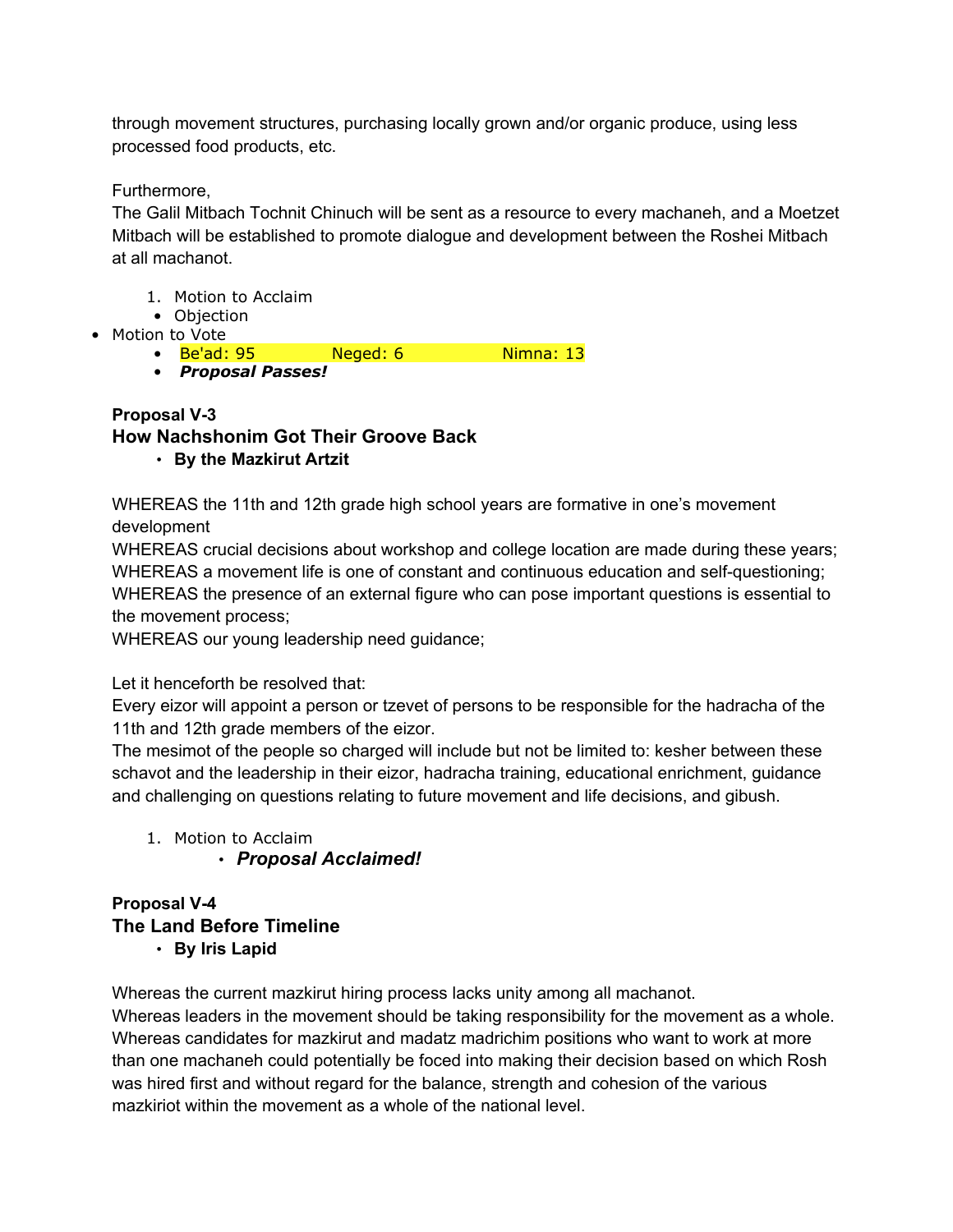Whereas creating earlier deadlines would promote the earlier hiring of Rashim, mazkiriot, madatz madrichim, and ultimately tzvatim, therby maximizing the year as time to plan and construct the summer's tochnit.

Therefore, let it be resolved that all machanot hire according to the following timeline: November 1- Rosh hired

> December 15 *January 1(Idan Natanzon)* – mazkirut hired January 1 *January 15(Idan Natanzon)* – madatz madrichim hired

Furthermore, in following this timeline, let it be resolved that no machaneh hire mazkirut before all Rashim are hired, and likewise, no machaneh hire madatz madrichim before all mazkiriot are hired.*If in the event that one or more of these deadlines passes without the tafkidim being filled at one or more machanheh, let it be resolved that the remaining machanot prioritize assisting the hiring process of said machanot over their own.*(Jesse Karsick and Iris Lapid) To this end, let the mazkirut artzit, in conjunction with the various camp committees, oversee the process of centralizing the hiring process and encouraging the open communication of all individuals involved. Furthermore, let the HDNA listserve be used as a tool to keep all chaverim informed about the outcome of the hiring process at each deadline.

- 1. Motion to Debate
- Unlike the first proposal of this plenary session, the spirit of this proposal was called into question as well as its "vibability" with the proposal just passed. Calls for amendment were made
- Motion to Amend by Chaver Idon Natanzon (noted above)
	- *Amendment is friendly*
- Motion to Amend by Authors
	- *Amendment is Friendly.* Veida 2007 experiences its first *[girl-on-girl](http://www.theage.com.au/ffxImage/urlpicture_id_1044725714123_2003/02/10/tatu1.jpg)* [public act of self love.](http://www.theage.com.au/ffxImage/urlpicture_id_1044725714123_2003/02/10/tatu1.jpg)
- Motion to Table by Chaver Gil Browdy
	- Be'ad: 90 Neged:7 Nimna: 22

### **Proposal V-5**

### **A Proposals from Members of HDNA in Good Standing**

### • **By Newly Mikvahed Hero of the Movement and Dory Kornfield**

Whereas we live in a capitalist society in which Madrichim must receive monetary remuneration for their labor power in order to reproduce said labor power;

Whereas Madrichim facing financial hardship are unable to apply for employment at camp due to the modest wages paid;

Whereas said financial hardships are most likely to affect the older, most experienced madrichim;

Whereas camps suffer from lack of experienced madrichim;

Whereas the Habonim Dror national wage schedule is rigid in denying summer camps the ability to offer madrichim more money in order to work;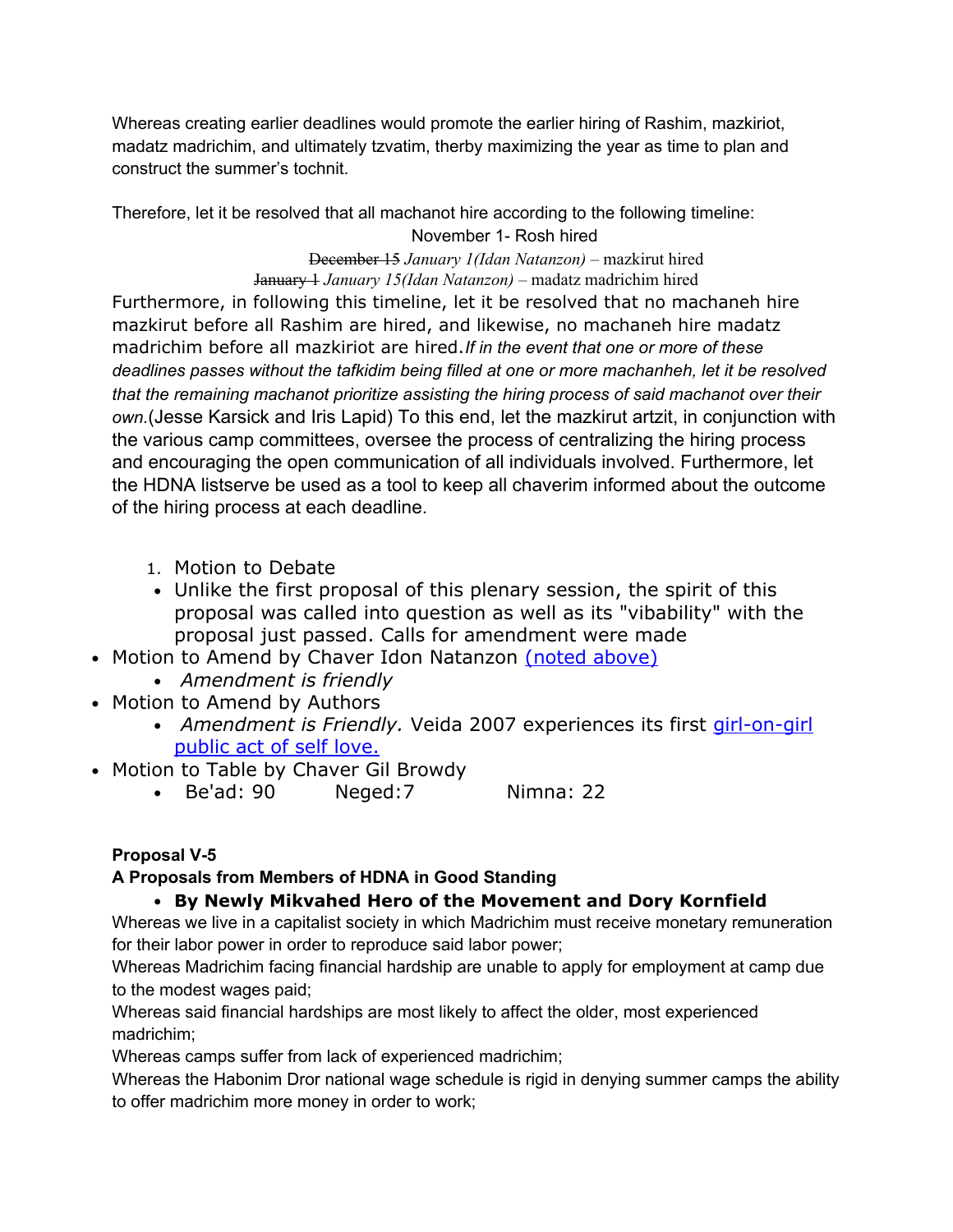Whereas this state of affairs creates an absurd situation in which a camp willing to pay more to a madrich, who would work but for hir financial need, is prevented from doing so;

Whereas the general purpose of the Habonim Dror national wage schedule is to prevent recruiting competition between camps by forcing camps with greater means to pay the same as more hard-pressed camps; and

Whereas the offering of recruitment bonuses to madrichim unable to work at the normal pay scale would not create competition but rather would reduce it by enlarging the madrich labor pool: Now, therefore, be it

Resolved, That the camps, by action of the respective camping committees in consultation with the rosh machaneh, be authorized to offer a recruitment bonus of any size to a potential madrich, provided that

the application deadline has passed;

the madriach has not applied to work at any camp; and that

the madriach's primary reason for not applying was due to financial need.

- 1. Motion to Caucus
- Caucuses expressed concerns about whether or not this realistic in the current context, and it was pointed at the this is ultimately good for machanot--not for madrichim.
- Motion to Vote
	- Be'ad: 45 Neged: 25 Nimna: 42
	- *Proposal Passes!*

#### **Proposal V-6 Hiya Neighbor, do ya want some falafel?** • **By Hannah Tempkin, Hadas Margulies**

WHEREAS a large part of the Habonim Dror identity is for the Jewish youth to interact with the world around them in a positive and constructive way,

WHEREAS Habonim Dror is a pacifist movement that believes in shared existence and tolerance,

WHEREAS a large part of the Israeli identity is connected to our relationship with our neighbors, WHEREAS it is important we understand the Palestinian people, who are our neighbors, on a cultural as well as a political level,

WHEREAS the Palestinian people are only brought up in the context of conflict in Habonim Dror machanot,

THEREFORE let it be resolved that every Machaneh is encouraged to devote the chinuch theme (PiSh etc.) of at least one day a summer to education on the history and culture of the Palestinian people, with the intention that education about the politics of the region including the conflict can be better understood. This idea is meant to be a starting point and any additional educational concepts are welcomed to be added to the chinuch tochnit of the summer. *Further*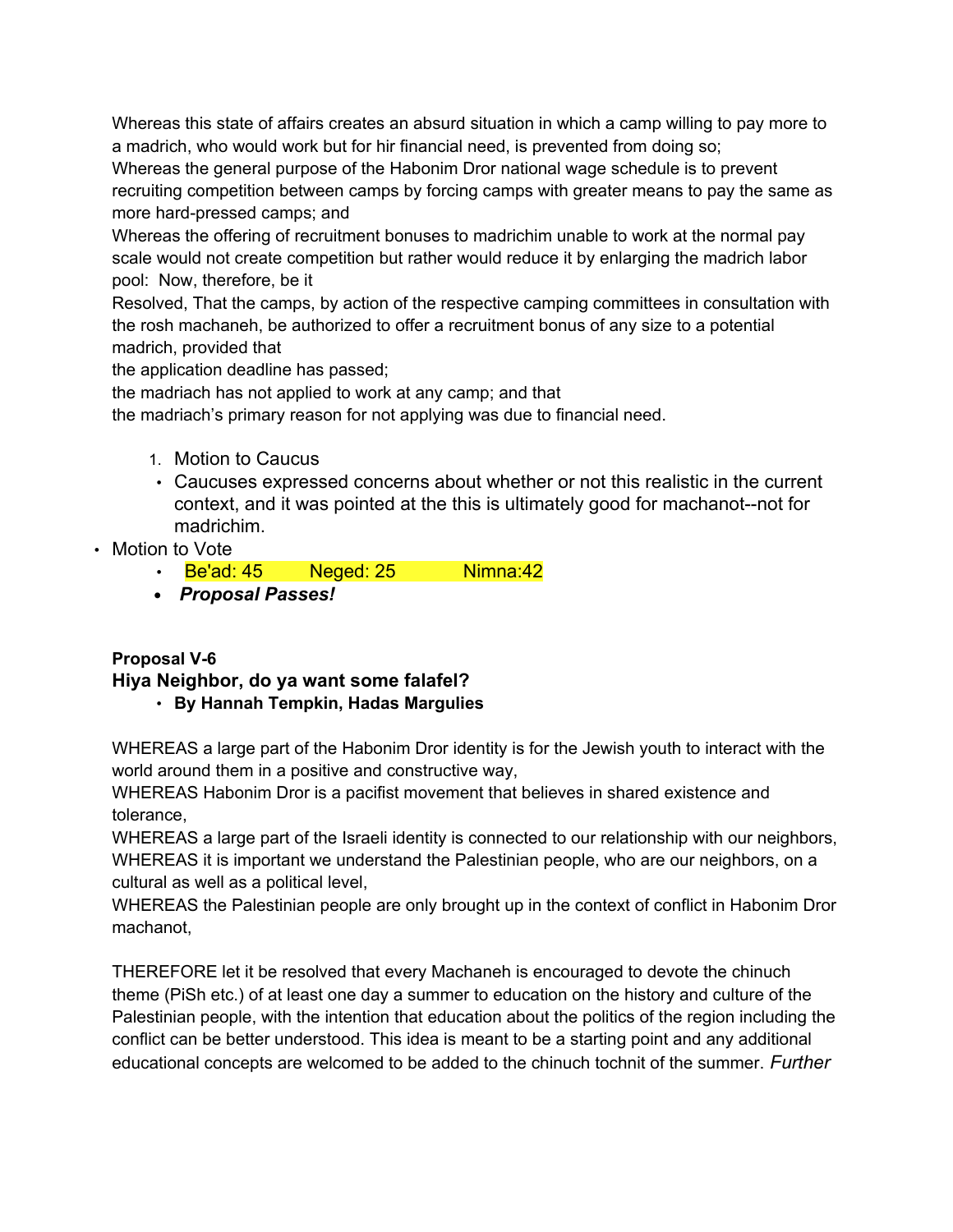*let it be resolved that resource material be created by a vaad to be distributed by the summer of 2008. (Emma Gray& Max Wolcott)*

- 1. Motion to Debate
- Feelings about the proposal's intentions at least were positive. Obviously everyone in a Progressive Zionist Youth Movement at this moment in history feels that understanding Palestinian issues is of vital import, which is why, several chaverim pointed out, this is already included in the Spiralized Tochnit. The authors and their supporters stressed that, though this was true, they felt it needed special singling out so everyone knows its really really really important.
- Motion to Amend by Max Wolcott and Emma Gray (noted above)
	- *Amendment is friendly*
- Motion to Vote
	- Be'ad: 97 Neged: 7 Nimna: 8
	- *Proposal Passes!*

#### **Proposal V-6 Health and Safety: Way Cooler than Nofesh/Latefesh:** • **By the Mazkirut Artzit**

Whereas it is our first priority to keep our chanichim healthy and safe while they are in our care; Whereas it is important for movement policy to be consistent at all of the Machanot; Whereas the movement should take ownership over the issue of health and safety practices at the Machanot in a proactive way;

Whereas we have to deal with the reality of answering to the norms and expectations of North American Jewish parents;

Let it be resolved that:

The Mazkirut Artzit will create a movement wide handbook of basic Health and Safety Guidelines that will be expected to be followed by the tzvatim and enforced by the Mazkiruyot of each Machaneh. These guidelines will be informed by a thorough perusal of existing health and safety manuals from each machaneh and in consultation with professional staff and movement members from each machaneh. This will not be a specific policy manual micro-managing the running of machaneh but rather a set of essential Health and Safety guidelines and expectations which can then be implemented in a way conducive to each machaneh's culture, traditions and policies.

- 1. Motion to Acclaim
- *Proposal Acclaimed!*

### **Proposal V-7**

**It's a shift in consciousness…man…dude…uhhh…man**

• **By Sarah "Brownie" Brown and Oren "Pinetree" Brandvain (one half tavor maskirut)**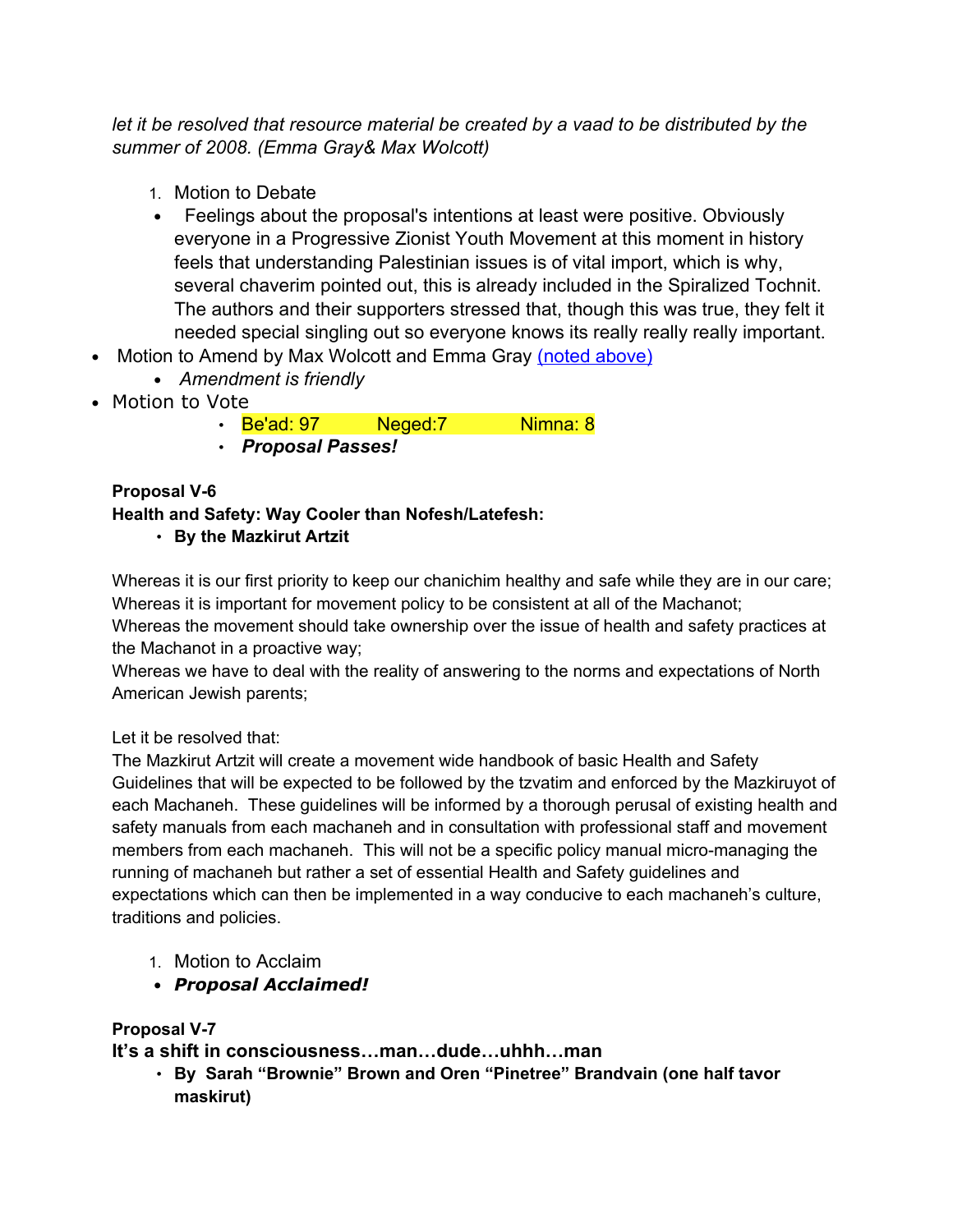Whereas we would like to acknowledge the positive psychological, emotional and physical growth that come with experiencing nature, and the powerful effect this exposure has on children.

Whereas we would like to recognize and act on the intended purpose of the summer camping tradition, that being, to facilitate a connection with nature.

Whereas increased modernization both in our home lives and to a lesser extent at machanot, is causing a growing disconnect between movement members and the world around us.

Whereas Habonim Dror is a movement striving for social justice and equality,

Whereas the world we live in is being shaped by climate change, peak oil, and [insert any other envorinmental issues]

Be it resolved that we (Brownie and Oren) are supported in creating a va'ad that is responsible for raising movement consciousness and awareness of our connection and responsibility to nature. This va'ad could be responsible for, among other things of its imagination:

Finding and training Gan specialists and possibly holding a gan training session in the month of may at Tavor, with the aim of making edible, vegetable, organic beautiful, educational, wild, productive, calming and inspiring gardens at other machanot.

Planning a peulah for motzet and construction at each machaneh that educates tzevetim about these issues.

Creating a natural resource resource book with specifics for each machaneh about their ecological eizor. This resource book will also include excerpts from nature writers, articles about global warming and other relevant environmental texts and resources.

Let it be further resolved that we encourage movement members to both join this va'ad and be a resource to it.

### 1. Motion to Acclaim

### • *Proposal Acclaimed!*

#### **Proposal V-8 We're bringing blue shirts back** • **By the Mazkirut Artzit**

Whereas a chultzah tnua is the official work shirt of Habonim Dror.

Whereas all tzevet members at machanot should be able to wear a chultzah at any point during machaneh.

Whereas often access to a chultzah tnua is limited to participation on our national programs. Whereas unequal distribution of chultzot can be divisive and alienating

Whereas a chultzah tnua should be sign of unity and strength among movement members.

Therefore let it be resolved that

All tzevet members shall receive a chultzah tnua from the Mazkirut Artzit. The chultzot will be distributed during the summer when Mazkirut members visit all the machanot. The Mazkirut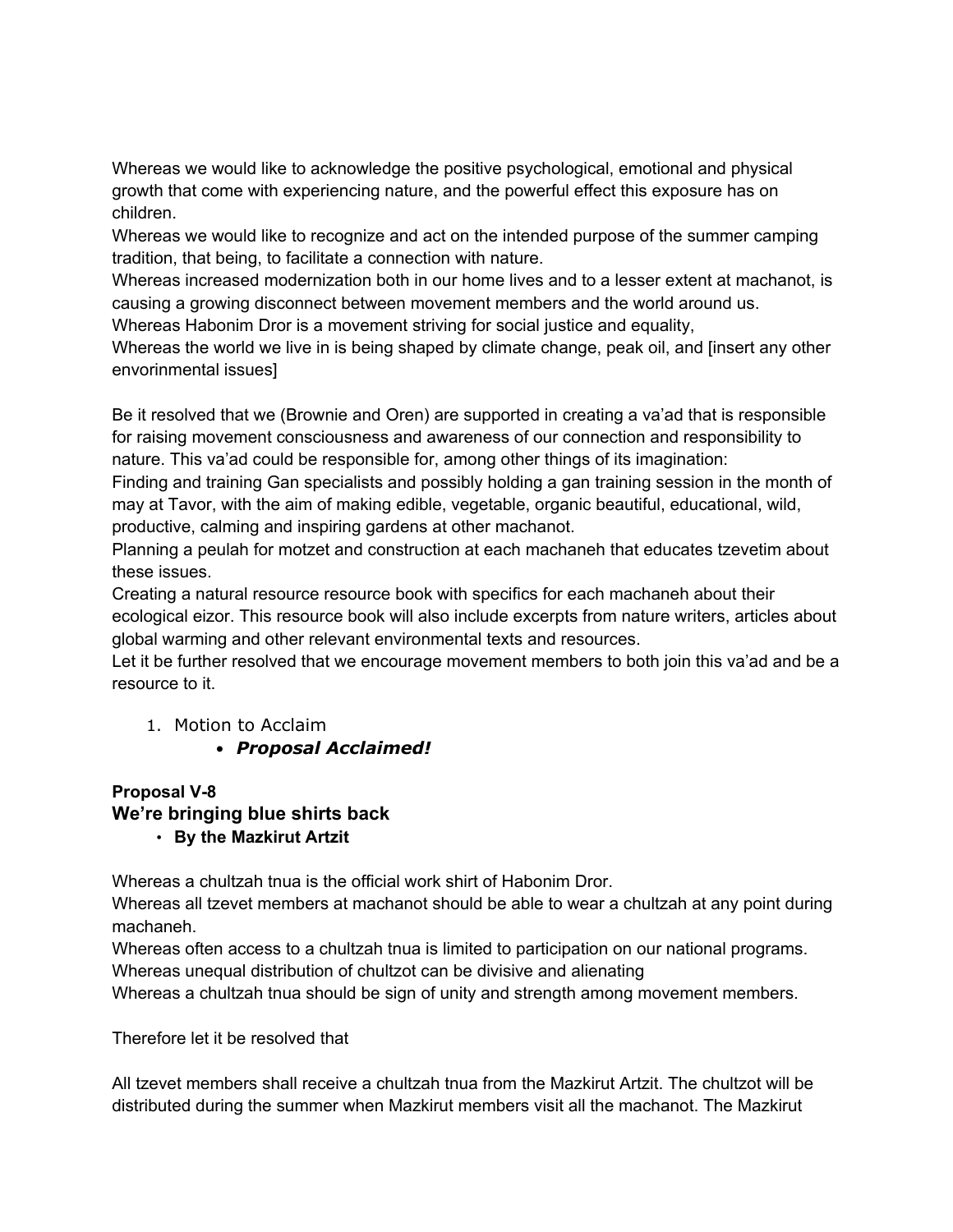members shall also run a short peula or discussion about the significance of the chultzot. The funding for these chultzot will come from a partnership between HD Olami, the Central Office, and the Camp Committees. The chultzot may still come at a small cost to tzevet members.

- 1. Motion to Acclaim
	- *Proposal Acclaimed!*

# **Proposal V-9 Kashrut Kan be Kool**

• **By Ben Profeta, David Max Gutherz, Paul Gross and Vitali Koryn**

Whereas as HDNA is a Culturally Jewish movement.

Whereas as an important part of Cultural Judaism is the critical assessment of Jewish traditions and the continual search for their maximally meaningful contemporary applications. Whereas Kashrut is one such tradition.

Whereas all of our Machanot are currently "kosher-style."

Whereas the underlying values of Kashrut are rarely discussed and insufficiently manifest in the current system.

Whereas this is out of sync with HDNA's professed attitude towards Judaism.

Whereas one of the fundamental underlying values embedded in Kashrut is a distinct ethical attitude towards the treatment of land and animals we cultivate to consume.

Let it be resolved that all HDNA Machanot and Kenim will henceforth:

Strive to investigate and educate about the underlying values of Kashrut and other such Jewish traditions.

Strive to obtain an increasingly substantial portion of their meat and produce from local and/or organic and/or biodynamic and/or sustainable and/or other similarly ethically and environmentally sound sources which they deem to be most appropriately in the accordance with the spirit of Kashrut, the particular exigencies of their locality, and the needs of the current environmental crisis.

- 1. Questions of Clarification (asked to general public since [proposers not present\)](http://www.youtube.com/watch?v=T8FikEflip4)
	- Who is Vitali?
		- Kvutsa Kofi Kofetz's hot lithuanian neighbor. And he's very nice.
	- "I just find it very inappropriate and troubling that one of the four proposers, that's 25 % of the proposers, is not a member in good standing." Chaver Josh Rofrano
		- "Ok, ummm.....it's a joke." Chaver Gil Browdy
	- "Hmm,well, in that case is there a doctor in the house because I need someone to shunt this stick out of my posterior orifice." Chaver Josh Rofrano
		- "Shotgun!" Chaver Max Wolcott
	- What is biodynamic?
		- [http://en.wikipedia.org/wiki/Biodynamic\\_agriculture](http://en.wikipedia.org/wiki/Biodynamic_agriculture)
	- A number of nit-picky semantic stickling
		- Deflected easily by certain members of Habonim who major(ed) in nit-picky semantic stickling.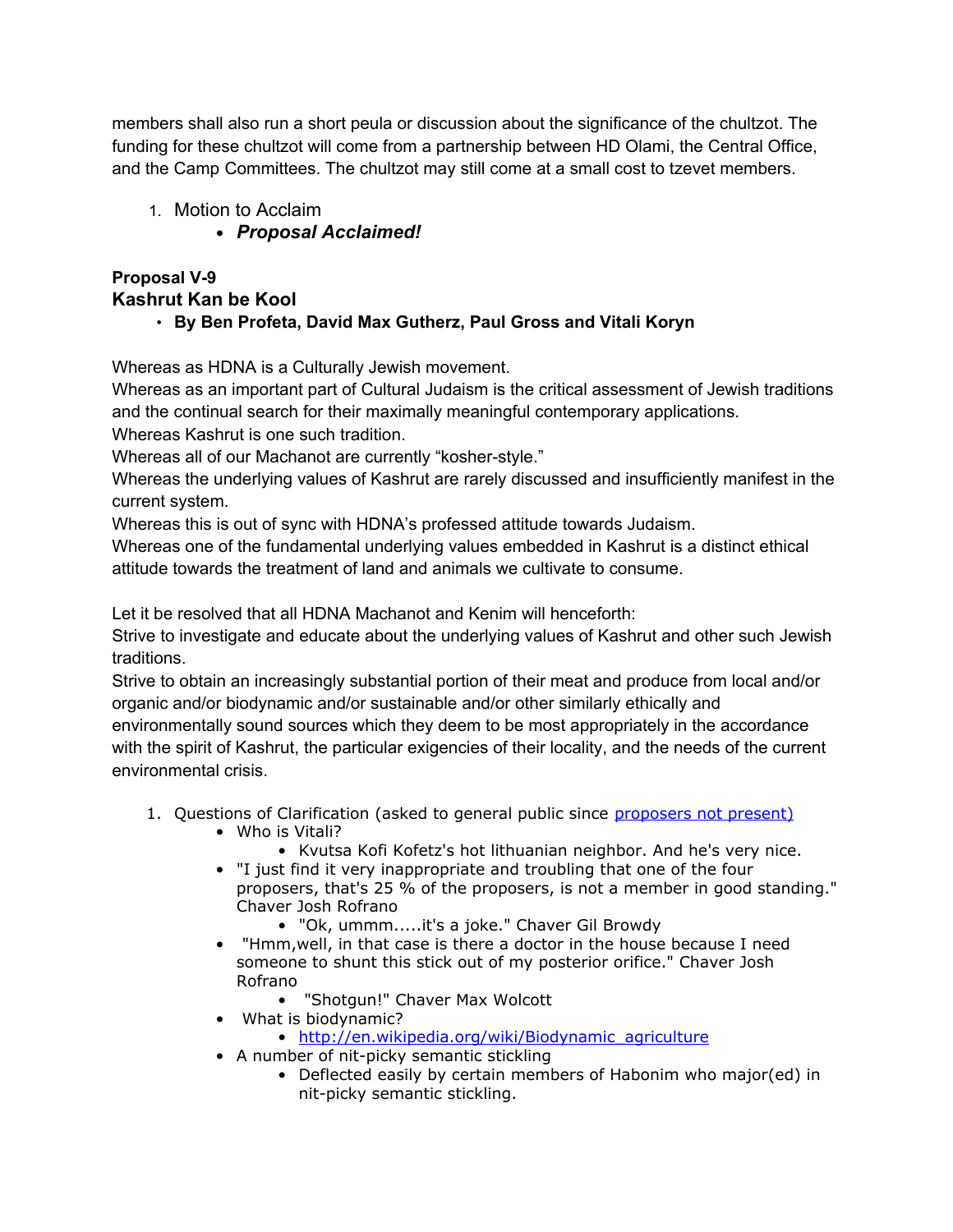#### 2. Motion to Caucus

- The proposal is widely liked, though some chaverim raise the worry of cost-efficacy with buying ethically-raised or local meat.
- 3. Motion to Table
	- Be'ad: 34 Neged: 54 Nimna: 20
		- Motion Fails
- 
- 4. Motion to Vote
	- Be'ad: 46 Neged: 20 Nimna: 42
	- *Proposal Passes!*

#### **Proposal V-10**

### **"Don't Just Think You Can Hit Me Believe You Can Hit Me": J.A.P's (Jewish American Peoples) Gone (Habo) Wild**

### • **By Ben Profeta, David Max Gutherz, Paul Gross and Vitali Koryn**

Whereas HDNA is a Culturally Jewish movement.

Whereas Cultural Judaism is not a sectarian distinction but rather designates an attitude towards and interpretation of Judaism as a whole and, therefore, all Jewish communities. Whereas this attitude and interpretation is expressed in a commitment to reshaping local Jewish communities so that they more fully approximate the HDNA understanding of Judaism and Jewishness in specific, and human responsibility in general.

Whereas HDNA is currently not enough of a presence in the North American Jewish community to actualize this aspect of Cultural Judaism.

Whereas HDNA used to be a well-known and respected voice in the North American Jewish Community.

Whereas we can't wait for the creation of Habo Hebrew School to begin this process.

Whereas kenim are uniquely suited to be at the vanguard of this transformative process on a day to day level.

Whereas we have an increasing number of active, interested maapilim searching for a messima.

Whereas the more visible HDNA is to the wider Jewish community, the greater its draw will be.

Let it be resolved that the kenim and maapilim make assuming leadership roles in their Jewish community a primary concern, through such tactics as:

- Massively infiltrating and organizing community wide Jewish youth events such as Rikud Nights, Yom Ha Atzmaut/ Yom Ha Zicharon/ Yom Ha Shoah commemorations, appropriate political demonstrations, and synagogue youth groups like NFTY et al…
- Running alternative ceremonies for Jewish holidays like Shabbat, Pesach, Shavuot, etc…that reach out not only to current HDNA members but also actively courting Jews from across the North American spectrum.
- Organizing study sessions on Jewish texts for parents while their kids attend chanichim peulot.
- Writing for local Jewish/synagogue/havura publications.
- Serving on decision making boards within their local synagogues/havurot.